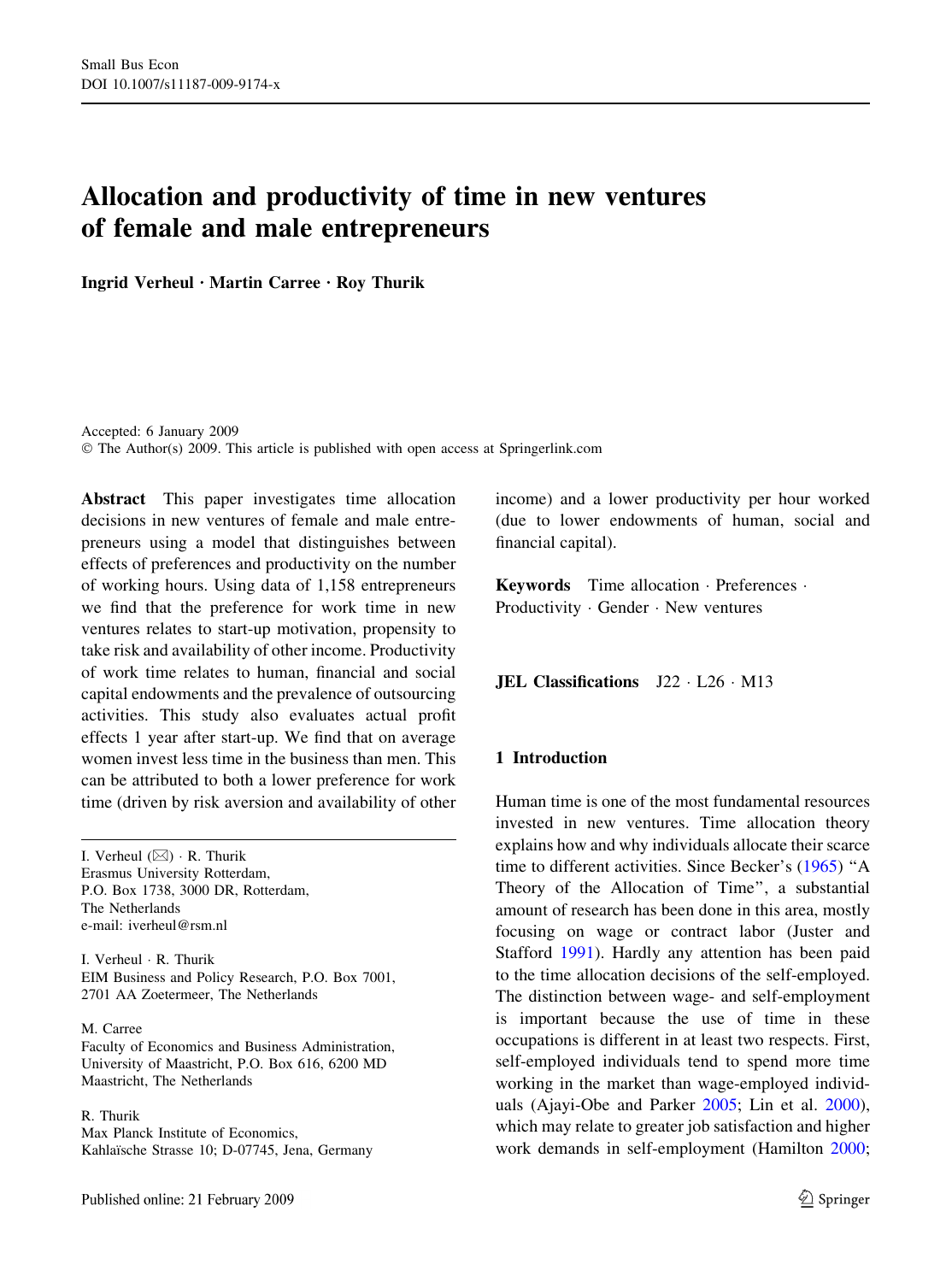Ajayi-Obe and Parker [2005](#page-15-0)). Second, self-employed individuals usually have greater flexibility of working hours than wage-employed individuals (Wales [1973](#page-18-0); Hyytinen and Ruuskanen [2007\)](#page-17-0).

Research on time allocation decisions of selfemployed individuals usually concentrates on how time is allocated among different activities within the firm rather than how it is divided between the firm and other activities (McCarthy et al. [1990](#page-17-0); Cooper et al. [1997\)](#page-17-0). Studies by Lévesque and MacCrimmon (1997) and Lévesque and Schade  $(2005)$  $(2005)$  deal with the question of how individuals divide their time between leisure and work (in the new venture and wageemployment), but do not perform empirical tests using data of real entrepreneurs. Lévesque and MacCrimmon adopt an analytical approach and introduce a framework for the optimal time allocation between wageand self-employment. Lévesque and Schade investigate time allocation decisions of students in economics and business within an experimental setting.

The present study aims at explaining time allocation decisions of entrepreneurs in new ventures by applying time allocation models from wage labor research to the decision world of the entrepreneur. In addition, we take into account several aspects mentioned in the entrepreneurship literature. Our model explains time investments in new ventures by examining the preference for work time in the firm versus leisure time, the expected productivity of work time and other time-consuming activities (assumed exogenous). The latter include wage-employment, family responsibilities, schooling and commute time (all negatively affecting time invested in the firm). Leisure time is the time available after work time and time spent on the other time-consuming activities. This is the first contribution of the paper: empirically disentangling preference and (expected) productivity effects on time investments in new ventures. This is an important distinction because entrepreneurs allocate their time to the business on the basis of their willingness and ability to work in the firm. Our analysis is based on an extensive and rich data set including time allocation decisions by entrepreneurs.

The second contribution lies in the investigation of gender differences with respect to time allocation decisions. Female entrepreneurs are more likely to work in the firm on a part-time basis than male entrepreneurs (Ajayi-Obe and Parker [2005;](#page-15-0) Cliff [1998;](#page-16-0) Verheul and Thurik [2001](#page-18-0)). The part-time

nature of female entrepreneurship has often been explained in terms of household and family responsibilities, but has not been investigated in a setup explicitly distinguishing between preference and (expected) productivity effects. We aim to provide insight into the reasons why women invest less time in the business than men by attributing their lower time investments either to a lower preference for work time or a lower (expected) productivity per time unit. These insights are important as they suggest (new) routes for stimulating participation of women in entrepreneurial activity in terms of working hours. We find that female entrepreneurs, on average, invest less time in the business than men, which can largely be attributed to their lower preference for work time (explained by availability of other income and risk attitude) and a lower (expected) productivity per time unit (explained by relatively lower endowments of human, financial and social capital).

The paper is structured as follows. The next section discusses the literature on the preference for and the productivity of work time. Hypotheses are proposed for the antecedents of both preferences and (expected) productivity. Section 3 describes the sample and variables. Section 4 presents the utility model. The results for preference, productivity and gender effects are given in Section 5. Finally, the summary and conclusion of this paper are presented.

# 2 Preferences and productivity

# 2.1 Explaining working hours

Douglas and Shepherd [\(2002](#page-16-0)) distinguish between four factors that determine utility from a job, including income, work effort, risk involved and independence. The first two factors are the traditional input variables in utility models in economic con-sumer behavior theory (Varian [1984,](#page-18-0) p. 216). They are also applied to utility-maximizing entrepreneurs (Auster and Silver [1976\)](#page-15-0) where money income  $\pi$  and leisure time L determine utility  $U(\pi, L)$ . This will be the basis for our model. We argue that the variation in the number of working hours across entrepreneurs reflects differences in the preference for working hours or the expected productivity of work time. This is in line with the argument of Douglas and Shepherd [\(2000](#page-16-0)) that the decision to become an entrepreneur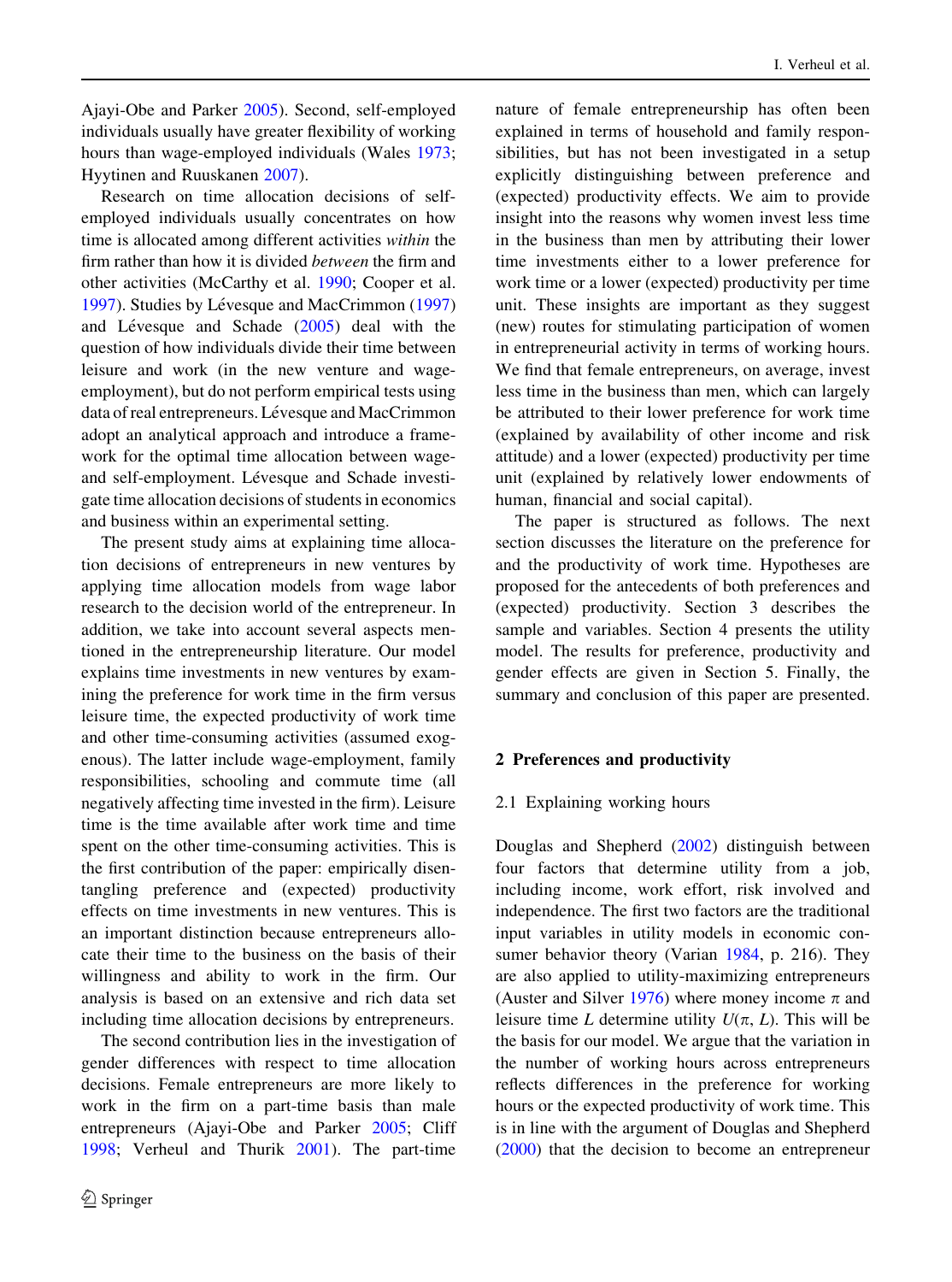depends upon both the ability to become one and the attitude towards entrepreneurship. Entrepreneurial ability encompasses the knowledge and skills needed to be productive. An individual's attitude reflects the utility (s)he derives from a particular job and the amount of work effort devoted to this job.

#### 2.2 Antecedents of preference for work time

This section discusses the determinants of the preference for work time in the newly started venture versus leisure time. Attention is paid to other sources of income, gender, age and intrinsic motivation. Firm-specific factors, having a partner and risk attitude are included in the analysis as controls and will be discussed in the next section.

#### 2.2.1 Additional income

Profit is often the main source of income for selfemployed individuals. However, sometimes additional sources of income are available, such as partner income, inheritance and interest received on savings. These sources are not dependent on the number of hours invested in the firm, and there may be an income effect reducing the number of desired working hours. The availability of other income is likely to reduce the preference for working hours (Ajayi-Obe and Parker [2005\)](#page-15-0). Hypothesis 1 is formulated as follows:

H1 The availability of other sources of income (other than that extracted from the business) negatively influences the preference for work time.

#### 2.2.2 Gender of the entrepreneur

The average number of working hours per person has decreased considerably in the last hundred years (Maddison [1982,](#page-17-0) [1987](#page-17-0)). However, paid working hours for men have declined, whereas for women they have increased substantially (Killingsworth and Heckman [1986](#page-17-0)). Contemporary time allocation decisions also show gender differences. Employment rates are still lower for women than for men in most OECD countries (OECD [2002](#page-17-0)), and within any paid occupation men tend to work longer hours than women (Ajayi-Obe and Parker [2005](#page-15-0)). Men are more likely to work on a full-time basis in self-employment

than women (OECD [1998\)](#page-17-0). The combination of work and family responsibilities and flexible working hours seems to be an important motive for women to engage in self-employment (Longstreth et al.  $1987$ ).<sup>1</sup> In the present study, we control for other timeconsuming activities (e.g., wage-employment, family responsibilities, schooling and commute time) and therefore expect no gender difference regarding the preference for work time in the firm. Hypothesis 2 is formulated as follows:

H2 When other time-consuming activities are controlled for, the gender of the entrepreneur does not influence the preference for work time.

#### 2.2.3 Age of the entrepreneur

Time allocation decisions depend on age (Juster and Stafford [1991\)](#page-17-0). Market work of men reaches its peak between the age of 25 and 44 years and decreases afterwards (Blinder and Weiss [1976;](#page-16-0) Hill [1985](#page-16-0)). Lévesque and Minniti  $(2006)$  $(2006)$  argue that as people get older, they attach less value to future earnings, i.e., while wages increase with age, the present value of the returns to entrepreneurship declines. Euwals [\(2001](#page-16-0)) presents evidence for this negative effect of age on desired working hours for women on the Dutch labor market. Hypothesis 3 is formulated as follows:

H3 The age of the entrepreneur has a negative effect on the preference for work time.

#### 2.2.4 Intrinsic motivation

There are various motives for starting a business. Besides the main reason of earning a living (extrinsic motivation), there are non-pecuniary benefits to selfemployment, such as ''being one's own boss'' and ''the challenge'' (intrinsic motivation). Hamilton ([2000\)](#page-16-0) suggests that the non-pecuniary benefits of selfemployment are substantial. Douglas and Shepherd [\(2002](#page-16-0)) refer to independence as a key determinant of the utility derived from a job. Similarly, Hyytinen and Ruuskanen ([2007\)](#page-17-0) stress the importance of entrepreneurial independence for job satisfaction of the

 $1$  The multiple social roles of women also limit the time they can spend in the business (Nordenmark [2002\)](#page-17-0).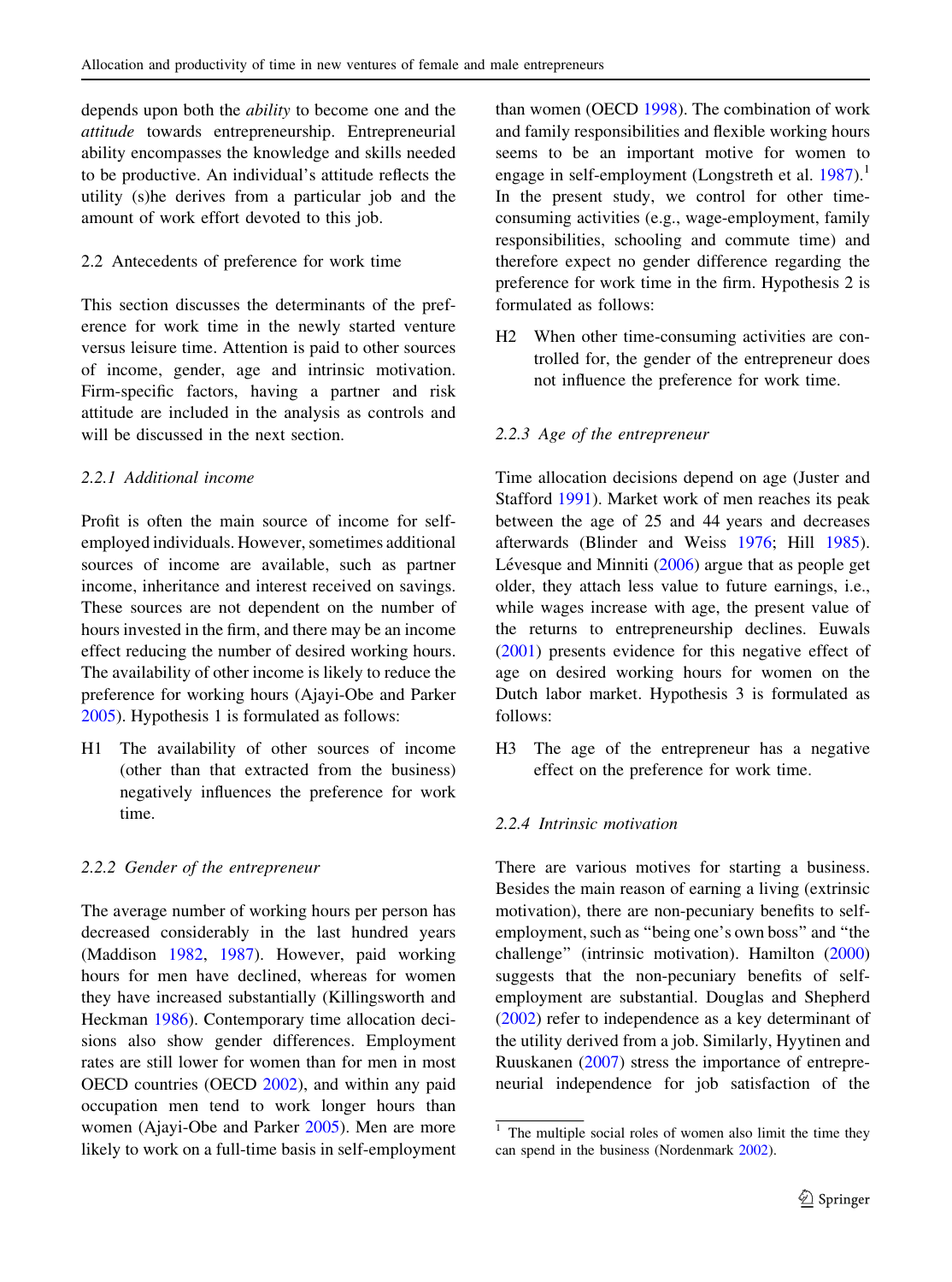self-employed. It may be expected that entrepreneurs who are intrinsically motivated, e.g., by a desire to be their own boss, work longer hours than entrepreneurs who are largely extrinsically motivated. Hypothesis 4 is formulated as follows:

- H4 The start-up motive of being your own boss has a positive effect on the preference for work time.
- 2.3 Antecedents of productivity of work time

Individuals who start new ventures usually are not able to adequately predict (the drivers of) their productivity. So formally we only analyze the role of expected productivity in our utility model. Assuming that individuals are capable of assessing the fruits of their labor and there is at least some overlap between expected and realized productivity, we refer to the literature linking human, social and financial capital to actual productivity to formulate hypotheses on the determinants of expected productivity. In the remainder of this paper, we will just refer to productivity. Firm-specific factors (firm size, sector, innovation, type of firm and outsourcing) are included in the analysis as controls and are discussed in the next section.

#### 2.3.1 Human capital

According to human capital theorists (Becker [1965](#page-15-0); Mincer [1974\)](#page-17-0), knowledge increases the cognitive abilities of an individual, resulting in more productive and efficient behavior. Indeed, human capital has been found to positively influence the performance of entrepreneurial firms (Chandler and Hanks [1994,](#page-16-0) [1998;](#page-16-0) Cooper et al. [1994](#page-16-0); Pennings et al. [1998](#page-17-0)). A distinction can be made between general and specific human capital (Becker [1993](#page-15-0)). Castanias and Helfat [\(1991](#page-16-0), [2001\)](#page-16-0) discriminate between generic, industryspecific and firm-specific skills or knowledge.

An entrepreneur's education is likely to enhance learning and increase the problem-solving ability of an individual within a given environment. Indeed, several studies find that (formally) higher educated entrepreneurs perform better than others (Gimeno et al. [1997;](#page-16-0) Hamilton [2000](#page-16-0); Burke et al.  $2000$ .<sup>2</sup> Hypothesis 5 is formulated as follows:

H5 The education level of the entrepreneur has a positive influence on the productivity of work time.

Next to the level of education, the type of education could matter for individual performance. Obviously, there is a difference between acquiring general and more specific (job-related) knowledge and skills. Therefore, we distinguish between two types of education: general knowledge acquired in secondary (high) school or at university, and vocational training (professional education). We hypothesize that vocational training has a positive effect on productivity in the new venture since such training may be more directly applicable in the new small venture. Hypothesis 6 is formulated as follows:

H6 Vocational training has a positive influence on the productivity of work time.

According to Cooper et al. [\(1994](#page-16-0), p. 376), gender "may serve as a proxy for life experiences and access" to networks and other resources that bear upon the prospects for success of individual entrepreneurs''. Although the level of education is largely similar for female and male entrepreneurs (Birley et al. [1987](#page-16-0); Fischer et al. [1993\)](#page-16-0), men tend to have higher levels of entrepreneurial experience (Kalleberg & Leicht [1991](#page-17-0); Fischer et al. [1993\)](#page-16-0), financial management experience and industry experience (Fischer et al. [1993](#page-16-0); Verheul and Thurik [2001\)](#page-18-0). It has also been argued that women and men do not have equal access to financial and social capital (Fischer et al. [1993](#page-16-0); Moore and Buttner [1997](#page-17-0)). Hence, women may be less productive than men because they had fewer opportunities to acquire different types of capital. Research has shown that women-led firms are outperformed by male-led firms in terms of profits, revenue growth and employment (Rosa et al. [1996](#page-17-0); Carter et al. [1997](#page-16-0)). However, when controlling for the difference in levels of human, social and financial capital (as well as for venture characteristics), we do not expect to

 $\frac{2}{3}$  Individuals with higher levels of human capital tend to be more self-confident (Davidsson and Honig [2003\)](#page-16-0). Accordingly,

Footnote 2 continued

they may have higher expectations of the results of their efforts. Note that some entrepreneurs (about 25%) have a (parttime) job next to the firm. Hence, human capital may also be deployed as employee, lowering the amount of time available for working in the venture. Still, the large majority of entrepreneurs do not have another job or do not have the opportunity to adjust their working hours in that job.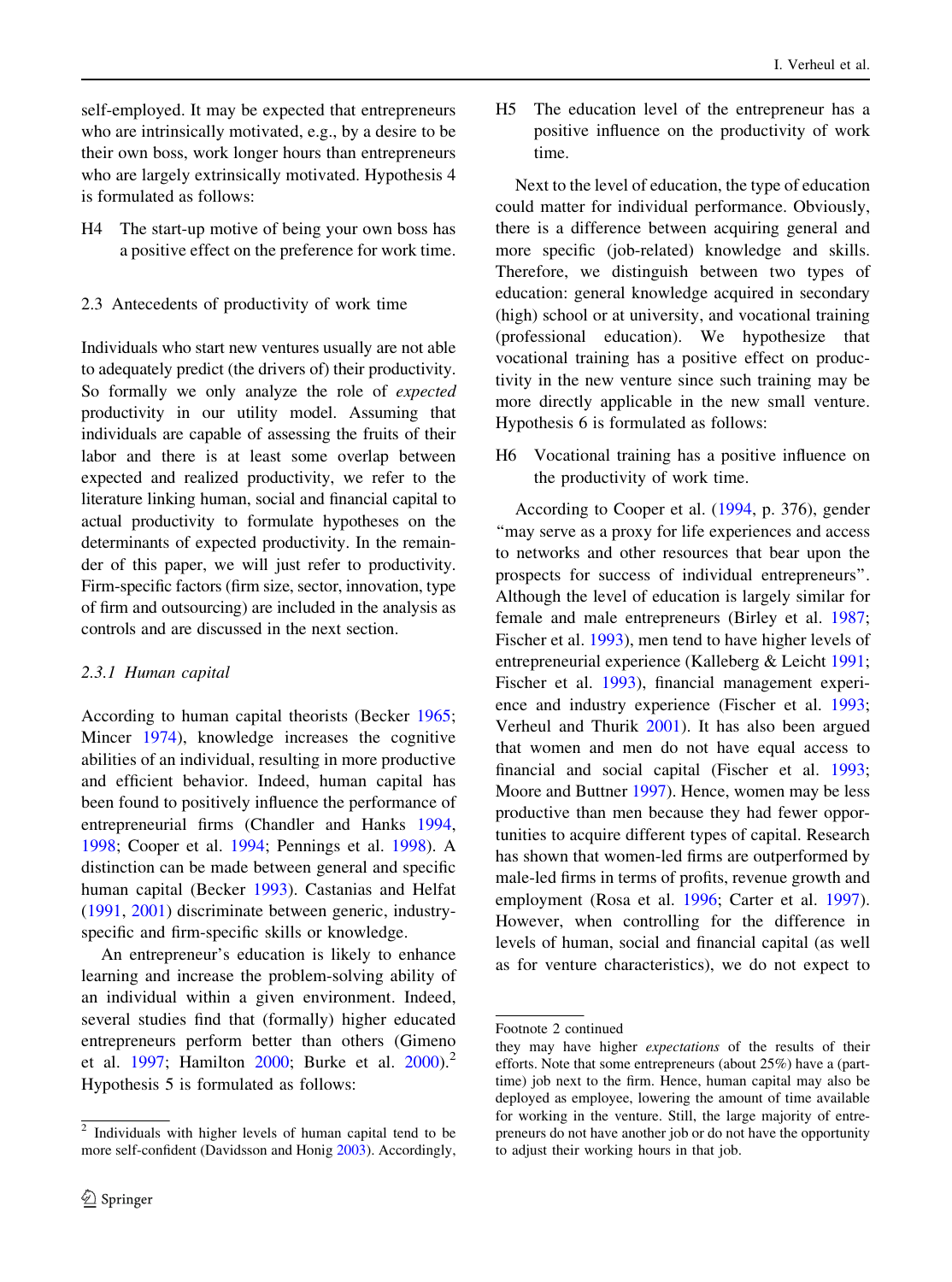find gender differences regarding the productivity of work time. In general, research indicates that gender differences in performance are negligible when holding other factors constant (Collins-Dodd et al. [2004;](#page-16-0) Xie and Shauman [1998;](#page-18-0) Quisumbing [1996](#page-17-0)). Hypothesis 7 is formulated as follows:

H7 When the levels of human, social and financial capital are controlled for, the gender of the entrepreneur does not influence the productivity of work time.

The age of the entrepreneur may also be considered a proxy for endowments of human capital, such as years of work or life experience (Gimeno et al. [1997](#page-16-0); Cowling and Taylor [2001](#page-16-0)). Younger people have had less of an opportunity to build up relevant human capital for entrepreneurship. On the other hand, the impact of additional experience is likely to diminish with an increase in age. Several studies show that productivity follows an inverted U-shaped relationship with age (Kanazawa [2003](#page-17-0); Skirbekk [2003](#page-17-0)). Within the area of entrepreneurship, van Praag [\(1996](#page-18-0); [2003\)](#page-18-0) finds that there is a U-shaped relationship of an entrepreneur's age with the hazard of compulsory exit, implying an inverse U-shaped relation with survival. Hypothesis 8 is formulated as follows:

H8 The age of the entrepreneur has an inverse U-shaped relationship with the productivity of work time.

Management-specific knowledge of entrepreneurs increases the probability of pursuing profitable strategies and dealing adequately with management issues (Cooper et al. [1994](#page-16-0)). It is important to distinguish between management and entrepreneurial experience, the latter referring to experience with starting and running a small firm. In general, entrepreneurship studies find that entrepreneurial experience is a relatively important factor when explaining new venture performance (Stuart and Abetti [1990;](#page-17-0) Gimeno et al. [1997;](#page-16-0) Evans and Leighton [1989](#page-16-0); Reuber and Fischer [1999\)](#page-17-0), although Westhead and Wright ([1998\)](#page-18-0) find a limited effect. Hypothesis 9 is formulated as follows:

H9 Entrepreneurial experience has a positive influence on the productivity of work time.

Entrepreneurs who have worked in the same industry in the past are likely to have a network of relationships with suppliers, customers and

distributors, providing them with support and credibility (Cooper et al. [1994\)](#page-16-0). Industry-specific knowledge has proven to be important for new venture performance (Lee and Tsang [2001\)](#page-17-0), even in addition to work and entrepreneurial experience (van Praag [2003\)](#page-18-0). Hypothesis 10 is formulated as follows:

H10 Industry experience has a positive influence on the productivity of work time.

Past work experience of the entrepreneur may be relevant for new firm performance, above and beyond industry experience. According to Vesper ([1980](#page-18-0)), entrepreneurs who run firms that are closely related to the activities they did in the past have acquired relevant skills and abilities as well as the appropriate 'prior mental programming.' van Praag [\(2003](#page-18-0)) finds that occupational experience has additional explanatory value for new venture performance, in addition to that of industry, work and entrepreneurial experience. Hypothesis 11 is formulated as follows:

H11 The extent to which past work is related to the current activities of the entrepreneur has a positive influence on the productivity of work time.

# 2.3.2 Financial capital

Financial capital can have a direct effect on productivity through the ability to undertake more capitalintensive or ambitious strategies and to change courses of action. Capital-intensive strategies are relatively well protected from imitation and characterized by increased labor productivity. Indirectly, capital investments may enable training and more comprehensive planning, influencing firm performance (Cooper et al. [1994\)](#page-16-0). Most studies find a positive relationship between initial capital investment and performance (Cooper and Gimeno-Gascon [1992\)](#page-16-0). Hypothesis 12 is formulated as follows:

H12 The amount of start-up capital has a positive influence on the productivity of work time. $3$ 

 $\frac{3}{3}$  We assume that the search for financial capital and the decision to invest a certain amount of capital in the new venture precedes the time allocation decision (i.e., how many hours an entrepreneur invests in the business). However, the amount of start-up capital may to some extent be endogenous in the determination of the number of working hours. It is difficult to correct for this within the context of our nonlinear framework.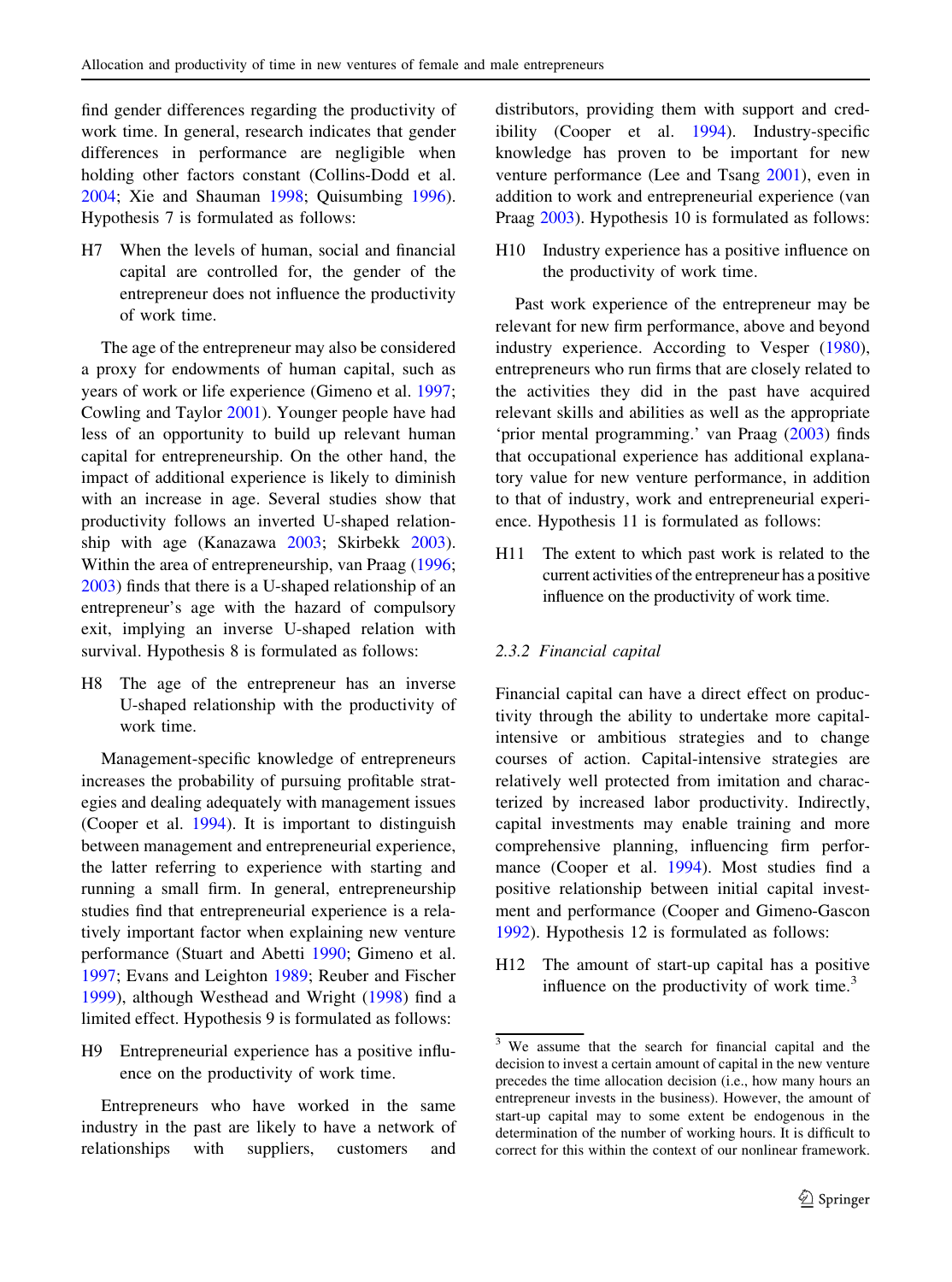# 2.3.3 Social capital: networking with other entrepreneurs

Social capital refers to the access of an individual to various resources via interaction with members of a network (Portes [1998](#page-17-0); Bourdieu [1986](#page-16-0)). Such a network may include relationships with family, friends and the community, but also more formal arrangements such as professional or business networks. Interaction and communication within networks of entrepreneurs may contribute to venture performance as it enables the exchange of valuable information and other resources, including customers, suppliers and informal credits (Brüderl and Preisendörfer [1998](#page-16-0)). Barr [\(2000](#page-15-0)) links networks to knowledge flows between firms, influencing firm productivity. Davidsson and Honig ([2003\)](#page-16-0) find a strong positive effect of membership in a business network on early stage firm performance. Hypothesis 13 is formulated as follows:

H13 Contact with other entrepreneurs has a positive effect on the productivity of work time.

# 3 Sample and variable description

To test the hypotheses we use data gathered through a detailed panel survey of EIM Business and Policy Research, commissioned by the Dutch Ministry of Economic Affairs. A representative sample was drawn of independent new ventures registered at the Chamber(s) of Commerce in the first quarter of 1994. Only main establishments were selected. The distribution of firms was representative across sector and size class. Agricultural firms and companies extracting minerals, businesses that changed legal form or activity, and relocated firms were excluded. The main themes covered by the survey questions include firm and owner characteristics, finance and investment, bottlenecks, strategy and goals, market and environment, and realization and expectations.

In 1994 approximately 12,000 firms were approached by telephone, of which about 3,000 participated in the survey. These firms received a questionnaire by mail. A total of 1,938 questionnaires was returned. Because firms were also followed in the subsequent year (1995), information is available on time allocation and profits 1 year after start-up. In

1995, 1,007 questionnaires were sent back, resulting in a response rate of about 58%. In this study we use the information for 1994 to test for expected preference and productivity effects, applying a nonlinear model. The information for 1995 is used to test for real productivity effects, explaining profits in 1995.

We use a sub-sample of 1,158 Dutch owners or owner-managers (843 male and 315 female) to test for preference and productivity effects on the number of working hours in 1994. This sub-sample includes all observations for which information is available on the number of working hours in 1994 as well as the characteristics of the business and its owner- (manager) relevant for the study. The sample characteristics for the sub-sample of 1,158 entrepreneurs and the total sample of 1,938 entrepreneurs are practically identical. The start-up rate for women is 27% for the total sample as well as the sub-sample. This is also a representative figure of women starting up firms during the 1990s in The Netherlands. To test for effects on actual profits in 1995, we use a subsample of 561 out of the 1,007 respondents who returned the questionnaire again in 1995 for whom all relevant information (i.e., working hours, side activities, determinants of productivity in the nonlinear analysis) was available.

We include a number of controls. We include dummy variables for a venture in (business and personal) services as well as a business in trade in both the preference and productivity part of the model. The base category is manufacturing and construction firms. The number of employees (measured in full-time equivalents) is also included in both parts of the model. Although our sample mainly consists of start-ups with no or only a few employees, still the entrepreneur with employees is able to delegate some tasks and responsibilities (Churchill and Lewis [1983](#page-16-0); Cooper et al. [1997\)](#page-16-0). This might lead to more leisure time or increased productivity.

For the explanation of the preference for work time, we include having a partner and risk attitude. Maintaining a (good) relationship takes time and energy away from the business, but at the same time enables partners to share household tasks resulting in time savings. Because there is no evidence that married men are more productive (Loh [1996](#page-17-0)), the partner variable is included only on the preference side. We measure risk attitude as the self-reported general willingness of an individual to take risk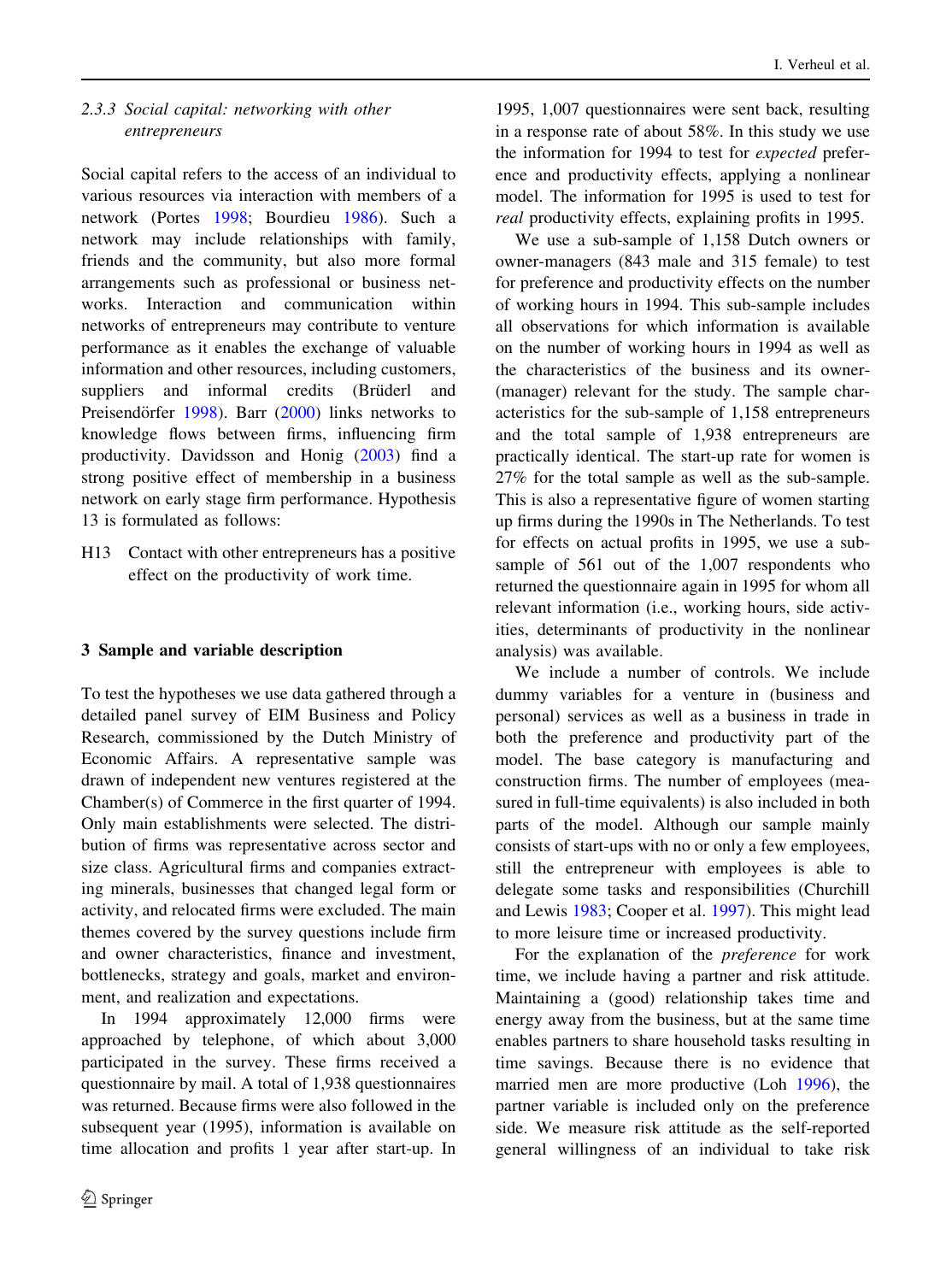(degree of risk tolerance). $4$  Because entrepreneurial activities are more risky in terms of their outcome than many other activities, relatively risk averse entrepreneurs may limit their work effort (Kihlstrom and Laffont [1979\)](#page-17-0). Nevertheless, Parker ([2006,](#page-17-0) p. 353) argues that risk-averse self-employed workers may have a need for 'self-insurance' and, accordingly, work longer hours.<sup>5</sup>

For the productivity of work time, we include the following controls. The variable ReEntry captures whether the firm is a restart or take-over of an existing firm as opposed to a newly started business. We expect that restarted firms or takeovers will be (more) productive sooner than newly started firms. A de novo firm needs to be built up from scratch, whereas a restarted firm usually already has valuable business relations and knowledge. Innovativeness, outsourcing and commute time are also included as controls. Innovative firms may be more productive than firms that do not pursue product innovation (Crépon et al. [1998](#page-16-0); Klomp and van Leeuwen [2001\)](#page-17-0). Nevertheless, Timmons [\(1986\)](#page-17-0) argues that a high failure rate for innovations is the rule rather than the exception. Astebro  $(2003)$ finds that the return to inventions is relatively low, possibly due the unrealistic optimism of inventors. In this study we include a categorical variable indicating the importance of new technology for the firms' products. Outsourcing activities may positively affect productivity (Bettis et al. [1992](#page-15-0); D'Aveni and Ravenscraft [1994;](#page-16-0) Lei and Hitt [1995](#page-17-0); Quinn [1992\)](#page-17-0). The entrepreneur will contract out those activities that are most time-consuming, of which (s)he has little experience or that do not belong to the core business. Yet, the empirical evidence that outsourcing activities lead to cost advantages remains limited (Gilley and Rasheed [2000](#page-16-0)). The variable Commute captures whether the entrepreneur travels to and from the business, i.e., whether (s)he works from the home or in separate business premises. The latter may be an indicator of ambition (''think big''), but may also be an expensive necessity, thereby negatively influencing profitability.<sup>6</sup>

Table [1](#page-7-0) presents descriptions, means and standard deviations for all variables in the study. The number of working hours per week  $(n)$  is categorized from 1 to 7. The maximum number of hours available per week is assumed to be 100 (i.e., excluding time for personal care), which would correspond to a hypothetical category code of 10.<sup>7</sup> We fix the maximum number of  $N$  at 10 in the nonlinear analysis. The Hours variable has an average of 3.93, indicating an average number of working hours of about 35 h per week. The mean value for the Hours variable for female and male entrepreneurs is  $3.28$  and  $4.17$ , respectively.<sup>8</sup> On average, men work longer hours than women do. This becomes clear when looking at the gender divide in the highest categories of the Hours variable. Whereas 27% of all respondents is female, of those who work more than 60 h  $(n = 7)$  only 14.5% is female. This percentage is 17.6% for the 50–60 h category  $(n = 6)$  and 19.5% for the 40–49 h category ( $n = 5$ ). Thus, the gender difference increases with the number of working hours.

Table [2](#page-8-0) presents correlations between the number of working hours, the independent variables and other time-consuming activities. We see that many variables correlate significantly with working hours, of which StartCapital ( $r = 0.476$ ;  $P \lt 0.01$ ), OtherJob  $(r = -0.440; P < 0.01)$ , OtherIncome  $(r = -0.369;$  $P < 0.01$  and *Commute* ( $r = 0.365$ ;  $P < 0.01$ ) are most prominent. In general, correlations between the explanatory variables are low.<sup>9</sup>

 $\frac{4}{4}$  This measure is obviously crude, and results for this control variable should be interpreted with care. See also Palich and Bagby ([1995\)](#page-17-0).

 $<sup>5</sup>$  It should be noted that Parker ([2006\)](#page-17-0) refers to income risk,</sup> whereas this study uses a more general measure of risk aversion.

 $6$  Carree and Verheul ([2004\)](#page-16-0) find a negative effect of the variable HomeBased on expected productivity.

 $7$  The data source Permanent Onderzoek Leefsituatie of Statistics Netherlands (CBS) reports on the time use of Dutch self-employed for 1999 that per day on average 9 h and 48 min are used for personal care (sleeping, eating, hygiene). This corresponds to about 68 h per week. Since a week consists of a maximum of 168 available hours, about 100 h remain for other (work) activities.

<sup>8</sup> Although the data set stems from 1994, the number of working hours has not changed much over the years. As a comparison, data from the (smaller) 2003 EIM panel of Dutch start-ups show that the average score on the question of the number of working hours is 3.95, with a female and a male average of 3.33 and 4.22, respectively.

<sup>9</sup> We see some correlation between Commute and StartCapital  $(r = 0.439; P < 0.01)$ ; Similarity and IND experience  $(r = 0.423; P < 0.01)$ ; Gender and Family care  $(r = 0.375;$  $P < 0.01$ ).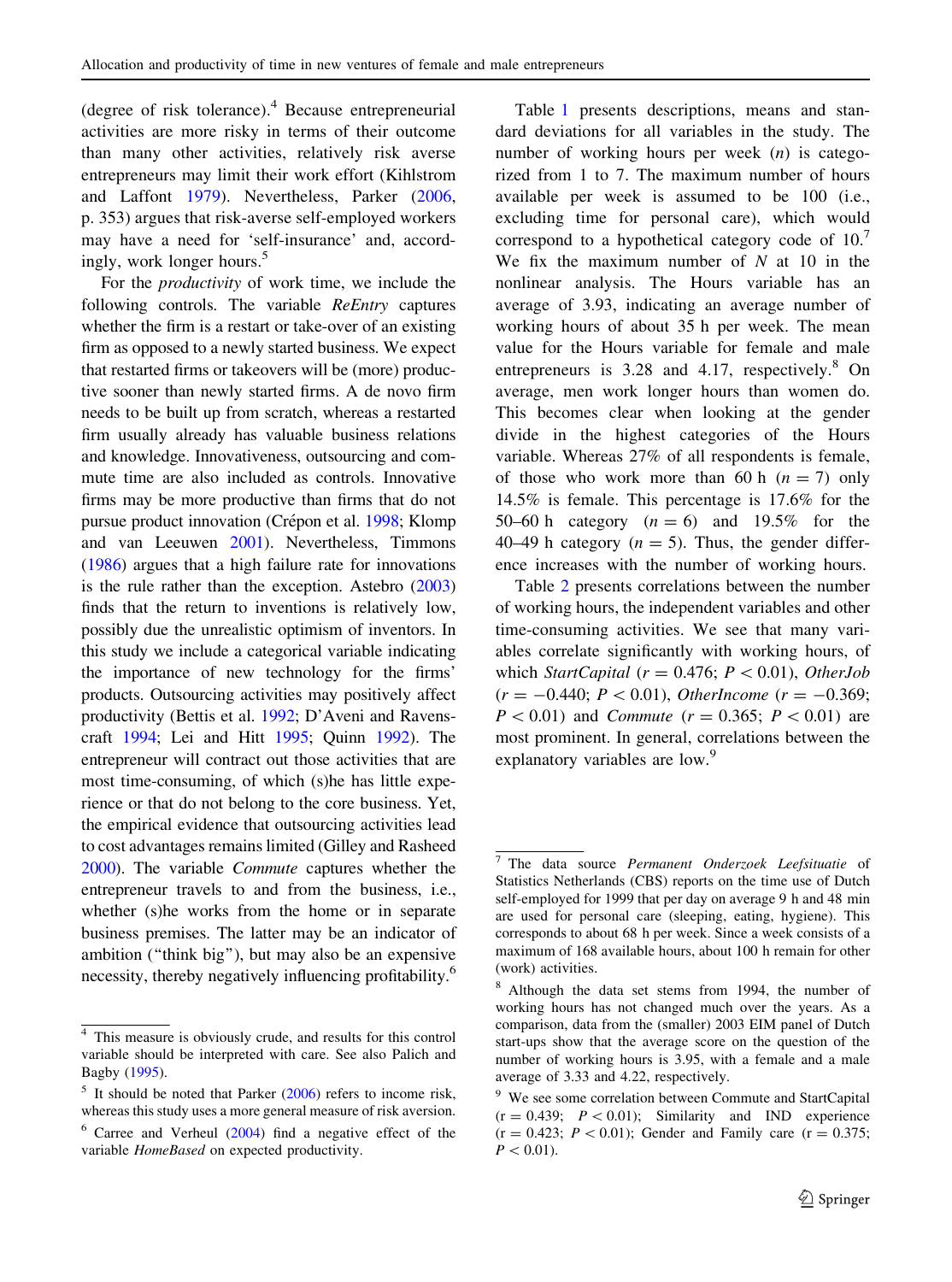<span id="page-7-0"></span>Table 1 Description of variables

| Variable name                   | Variable description                                                                                                                                                                                                                                                                                                                                       | Mean SD |             | Mean              |                |
|---------------------------------|------------------------------------------------------------------------------------------------------------------------------------------------------------------------------------------------------------------------------------------------------------------------------------------------------------------------------------------------------------|---------|-------------|-------------------|----------------|
|                                 |                                                                                                                                                                                                                                                                                                                                                            |         |             | Female Male       |                |
| Dependent                       |                                                                                                                                                                                                                                                                                                                                                            |         |             |                   |                |
| Hours                           | Number of hours invested in the firm in 1994 $[1 = 10; 2 = 10-19; 3 = 20-29;$<br>$4 = 30-39$ ; $5 = 40-49$ ; $6 = 50-60$ ; $7 = >0$                                                                                                                                                                                                                        | 3.93    |             | 2.05 3.28         | 4.17           |
| Other time-consuming activities |                                                                                                                                                                                                                                                                                                                                                            |         |             |                   |                |
| OtherJob                        | Do you have another (wage) job besides running the business? $[0 = no; 1 = yes]$                                                                                                                                                                                                                                                                           | 0.28    |             | 0.45 0.26         | 0.29           |
| FamilyCare                      | Do you have family responsibilities besides running the business? $[0 = no;$<br>$1 = yes$                                                                                                                                                                                                                                                                  | 0.10    |             | $0.30$ 0.28       | 0.03           |
| Schooling                       | Do you take schooling besides running the business? $[0 = no; 1 = yes]$                                                                                                                                                                                                                                                                                    | 0.06    |             | $0.24$ 0.10       | 0.05           |
| Commute                         | Do you have to travel to your work? $[0 = no; 1 = yes]$                                                                                                                                                                                                                                                                                                    | 0.21    |             | 0.41 0.19         | 0.21           |
| Independent variables           |                                                                                                                                                                                                                                                                                                                                                            |         |             |                   |                |
| OtherIncome                     | Do you or your partner have other sources of income? $[0 = no; 1 = yes]$                                                                                                                                                                                                                                                                                   | 0.74    |             | 0.44 0.84         | 0.70           |
| Gender                          | Are you male or female? $[0]$ = male and 1 = female]                                                                                                                                                                                                                                                                                                       | 0.27    | 0.44        | $\mathbf{1}$      | $\overline{0}$ |
| Age                             | Age in categories $[1 = 20; 2 = 20-24; 3 = 25-29; 4 = 30-34; 5 = 35-39;$<br>$6 = 40-44$ ; $7 = 45-49$ ; $8 = 50-54$ ; $9 = 55-59$ ; $10 = 60$ ]                                                                                                                                                                                                            | 4.61    |             | 1.76 4.48         | 4.69           |
| OwnBoss                         | Did the wish to be independent play a role in your decision to start your own<br>business? $[1 \text{ (no)}; 2 \text{ (yes, to some extent)}; 3 \text{ (yes, very important)}]$                                                                                                                                                                            | 2.47    |             | $0.70$ 2.52       | 2.47           |
| RiskAversion                    | To what extent do you like to take risk $[1 = (very high)-5 (very low)]$                                                                                                                                                                                                                                                                                   | 2.22    | $0.80\,$    | 2.33              | 2.16           |
| Education                       | What is your highest level of education? $[1 = low level of education, i.e., low-level$<br>vocational training, average secondary education; $2 = mid-level$ education, i.e.,<br>higher secondary education, mid-level vocational training, Leerlingstelsel <sup>a</sup> ;<br>$3$ = high level of education, i.e., higher vocational training, university] | 2.06    |             | 0.75 1.99         | 2.08           |
| Vocation                        | Do you have vocational training? $[0 = no; 1 = yes]$                                                                                                                                                                                                                                                                                                       | 0.71    |             | $0.45$ 0.75       | 0.69           |
| ENTexperience                   | Did you run a business prior to the start-up of this firm? $[0 = no; 1 = yes]$                                                                                                                                                                                                                                                                             | 0.04    |             | $0.19$ $0.02$     | 0.04           |
| <b>INDexperience</b>            | What is the degree of industry experience you have? $[1$ (very weak)–5 (very strong)]                                                                                                                                                                                                                                                                      | 3.89    | 0.92        | 3.78              | 3.93           |
| Similarity                      | Are your current activities related to past work? $[1 \text{ (no)}$ to 3 (almost identical)]                                                                                                                                                                                                                                                               | 2.03    | 0.76        | 1.86              | 2.10           |
| StartCapital                    | What is the total amount of start-up capital? $[1 = \langle f, 10, 000 \rangle]$<br>$2 = \text{\textsterling}10,000-25,000; 3 = \text{\textsterling}25,000-50,000; 4 = \text{\textsterling}150,000-100,000;$<br>$5 = \text{\textsterling}100,000-250,000;$ $6 = \text{\textsterling}250,000-500,000;$ $7 = \text{\textsterling}1.500,000$ <sup>b</sup>     | 2.12    |             | 1.43 1.83         | 2.23           |
| Contacts                        | Do you have contacts with other entrepreneurs in networks? [1 (never) to 3<br>(regularly)]                                                                                                                                                                                                                                                                 | 1.59    |             | $0.71$ 1.50       | 1.62           |
| Controls                        |                                                                                                                                                                                                                                                                                                                                                            |         |             |                   |                |
| Partner                         | Do you have a partner? $[0 = no$ partner; $1 =$ partner]                                                                                                                                                                                                                                                                                                   | 0.81    |             | 0.39 0.85         | 0.80           |
| Employees                       | How many employees did you have in 1994? <sup>c</sup>                                                                                                                                                                                                                                                                                                      | 0.33    | 1.58        | 0.15              | 0.40           |
| Services                        | Do you run a service firm? $[0 = no; 1 = yes]$                                                                                                                                                                                                                                                                                                             | 0.50    |             | $0.50 \quad 0.58$ | 0.47           |
| Trade                           | Do you run a firm in one of the following industries: wholesale, retail, hotels and 0.36<br>restaurants, repair or transport $[0 = no; 1 = yes]$                                                                                                                                                                                                           |         | 0.48 0.37   |                   | 0.35           |
| ReEntry                         | Is your firm a takeover or restart of an existing firm? $[0 = no$ , it is a new firm;<br>$1 = yes$                                                                                                                                                                                                                                                         | 0.14    | $0.35$ 0.13 |                   | 0.14           |
| Outsourcing                     | Are certain activities within the firm contracted out? $[0 = no; 1 = yes]$                                                                                                                                                                                                                                                                                 | 0.44    |             | $0.50 \quad 0.41$ | 0.45           |
| Innovation                      | Are your products/services based upon new technology not been used until 3 years<br>ago? [1 (hardly)-4 (almost completely)]                                                                                                                                                                                                                                | 1.53    |             | $0.87$ 1.41       | 1.58           |

<sup>a</sup> In the 'Leerlingstelsel' students go to school for 1 day a week and work during the rest of the week (that is, a minimum of 20 h)

<sup>b</sup> StartCapital is measured in Dutch guilders (florin). One guilder had an average value of 0.62 US dollars in 1995

<sup>c</sup> Number of employees is measured in terms of full-time equivalents, that is, the number of employees who work more than 32 h per week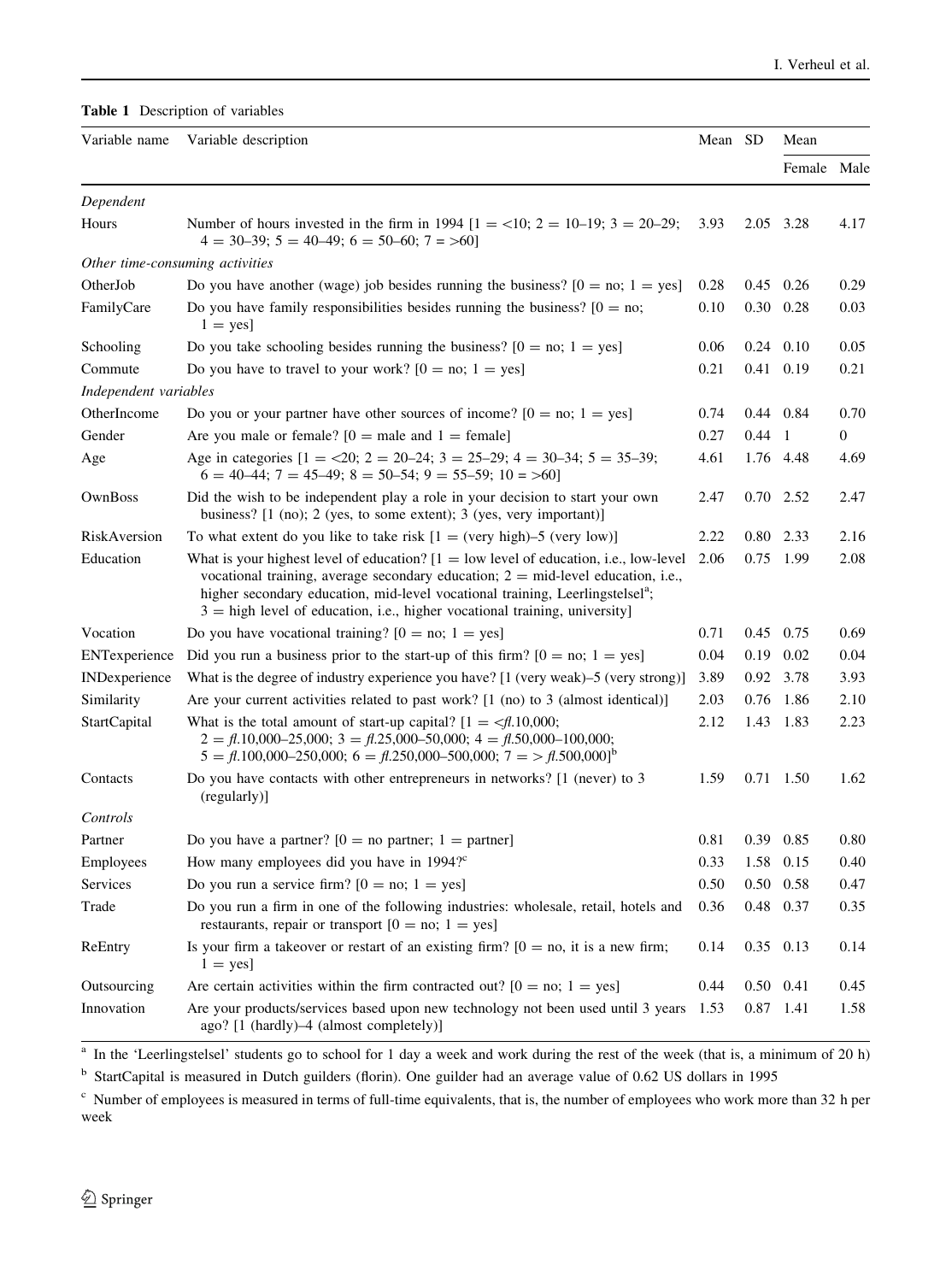<span id="page-8-0"></span>

| Table 2 Correlations between the dependent variable Hours, independent variables and other time-consuming activities |             |                  |            |            |                                                             |            |            |              |            |            |             |                |                             |                |            |             |  |
|----------------------------------------------------------------------------------------------------------------------|-------------|------------------|------------|------------|-------------------------------------------------------------|------------|------------|--------------|------------|------------|-------------|----------------|-----------------------------|----------------|------------|-------------|--|
|                                                                                                                      |             | 2                | 3          |            | 5                                                           | $\circ$    | Γ          | ${}^{\circ}$ | $\circ$    | $\approx$  | $\equiv$    | $\overline{c}$ | $\mathbf{1}^{\mathfrak{D}}$ | $\overline{4}$ | 15         | $\tilde{=}$ |  |
| 1. Hours                                                                                                             |             |                  |            |            |                                                             |            |            |              |            |            |             |                |                             |                |            |             |  |
| 2. OtherIncome                                                                                                       | $-0.369**$  |                  |            |            |                                                             |            |            |              |            |            |             |                |                             |                |            |             |  |
| 3. Gender                                                                                                            | $-0.192**$  | $0.141***$       |            |            |                                                             |            |            |              |            |            |             |                |                             |                |            |             |  |
| 4. Age                                                                                                               | $-0.036$    | $0.126***$       | $-0.048$   |            |                                                             |            |            |              |            |            |             |                |                             |                |            |             |  |
| 5. OwnBoss                                                                                                           | $0.135***$  | $-0.092**$       | 0.037      | $-0.150**$ |                                                             |            |            |              |            |            |             |                |                             |                |            |             |  |
| 6. RiskAversion                                                                                                      | $-0.160**$  | $0.125***$       | $0.085**$  | $0.124**$  | $0.187**$                                                   |            |            |              |            |            |             |                |                             |                |            |             |  |
| 7. Education                                                                                                         | $-0.020$    | $0.062*$         | $-0.057$   | $0.103**$  | $-0.023$                                                    | 0.018      |            |              |            |            |             |                |                             |                |            |             |  |
| 8. Vocation                                                                                                          | 0.002       | 0.028            | 0.057      | $-0.035$   | 0.007                                                       | 0.010      | $0.125**$  |              |            |            |             |                |                             |                |            |             |  |
| 9. ENTexperience                                                                                                     | $0.116***$  | $-0.048$         | $-0.048$   | $0.066*$   | 0.030                                                       | $-0.089**$ | 0.009      | $0.105**$    |            |            |             |                |                             |                |            |             |  |
| 10. INDexperience                                                                                                    | $0.213***$  | $-0.090**$       | $-0.073*$  | $0.112***$ | 0.036                                                       | $-0.068*$  | $-0.078**$ | $-0.040$     | 0.018      |            |             |                |                             |                |            |             |  |
| 11. Similarity                                                                                                       | $0.269**$   | $-0.096**$       | $-0.140**$ | 0.030      | $-0.006$                                                    | 0.039      | $0.105**$  | $-0.001$     | $-0.014$   | $0.423**$  |             |                |                             |                |            |             |  |
| 12. StartCapital                                                                                                     | $0.476***$  | $-0.274**$       | $-0.126**$ | 0.042      | $0.059*$                                                    | $-0.125**$ | 0.010      | 0.025        | $0.140**$  | $0.181***$ | $0.218***$  |                |                             |                |            |             |  |
| 13. Contacts                                                                                                         |             | $0.117***-0.016$ | $-0.074*$  | 0.042      | $0.086**$                                                   | $-0.067*$  | $0.130***$ | 0.044        | 0.042      | 0.057      | 0.051       | $0.113**$      |                             |                |            |             |  |
| 14. OtherJob                                                                                                         | $-0.440**$  | $0.312***$       | $-0.023$   | $-0.052$   | $-0.077**$                                                  | 0.035      | $-0.010$   | 0.014        | $-0.112**$ | $-0.158**$ | $-0.220**$  | $-0.227**$     | $-0.021$                    |                |            |             |  |
| 15. FamilyCare                                                                                                       | $-0.230**$  | $0.179**$        | $0.375***$ | $0.101**$  | $-0.068*$                                                   | $0.110**$  | $-0.014$   | 0.002        | $-0.035$   | $-0.133**$ | $-0.184***$ | $-0.163***$    | $-0.048$                    | 0.050          |            |             |  |
| 16. Schooling                                                                                                        | $-0.176***$ | 0.042            | $0.097**$  | $-0.149**$ | 0.012                                                       | 0.014      | $0.065*$   | 0.009        | $-0.032$   | $-0.120**$ | $-0.099**$  | $-0.104**$     | $-0.016$                    | $0.059*$       | $0.187***$ |             |  |
| 17. Commute                                                                                                          | $0.365***$  | $-0.168**$       | $-0.025$   | $-0.068*$  | 0.051                                                       | $-0.084**$ | $-0.054$   | 0.028        | 0.035      | 0.037      | $0.076***$  | $0.439***$     | 0.055                       | $-0.182**$     | $-0.120**$ | $-0.080**$  |  |
| ** Correlation is significant at the 0.01 level (two-tailed).                                                        |             |                  |            |            | * Correlation is significant at the 0.05 level (two-tailed) |            |            |              |            |            |             |                |                             |                |            |             |  |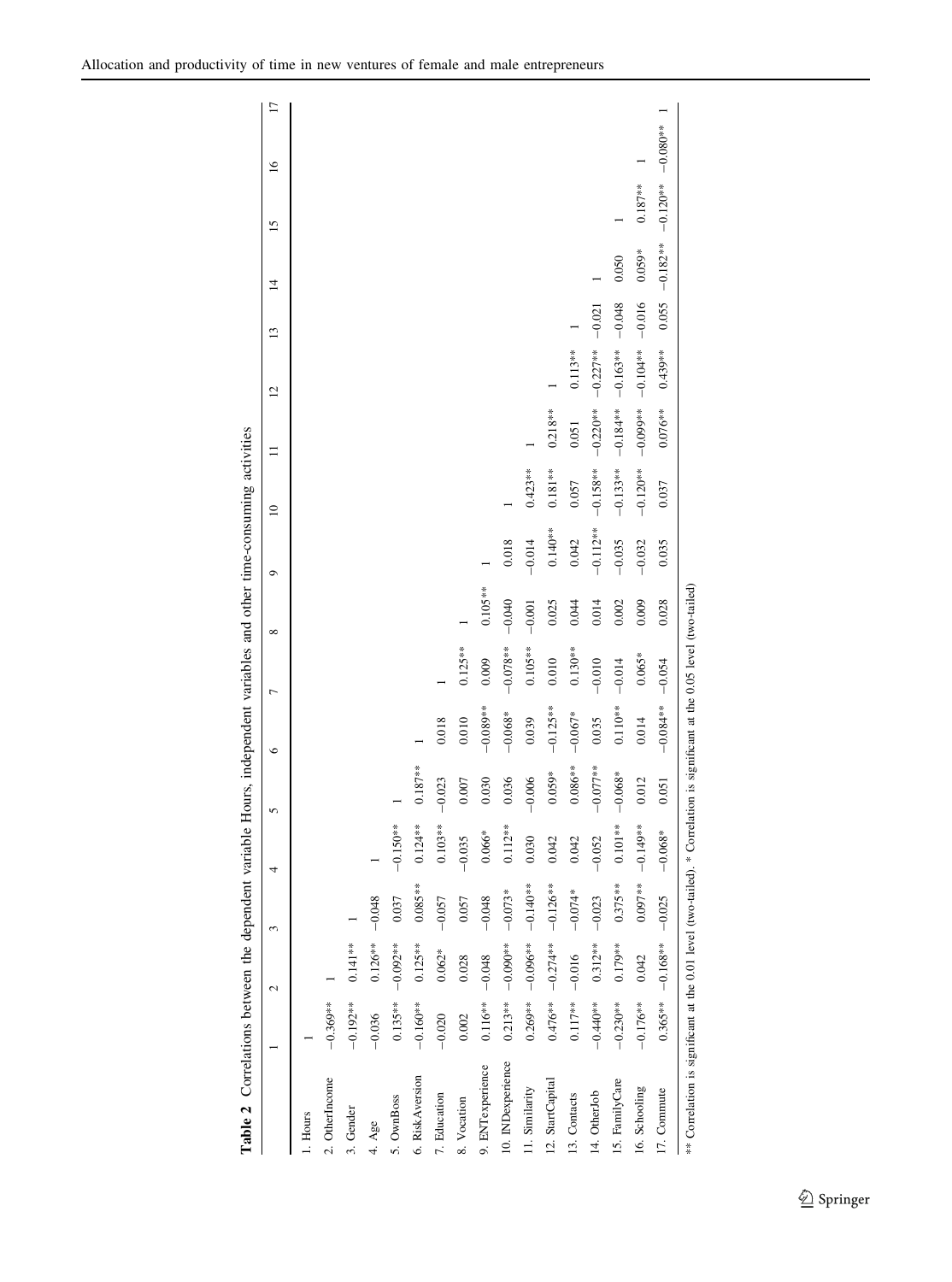#### <span id="page-9-0"></span>4 Model and data analysis

In this study we argue that the number of working hours depends on the preference for work time and the productivity of work time in the firm, which are both again driven by a range of factors. To explain working hours we follow Carree and Verheul ([2004\)](#page-16-0) and propose a nonlinear model that includes parameters representing the preference for work versus leisure time  $(\alpha)$  and the productivity of work time  $(\gamma)$ . The model is rooted in economic consumer behavior theory where income (consumption) and leisure determine utility. As we will show, a linear model does not enable us to distinguish between such preference and productivity effects because both effects may underlie the overall effect of a factor on time investments. Therefore, we use a nonlinear analysis based on a maximizing utility setup to disentangle preference and productivity effects on the number of working hours. Finally, to test for the robustness of the expected productivity results from the nonlinear analysis, we examine the actual impact of the productivity antecedents on profits 1 year after start-up. In other words, we compare the outcomes of the nonlinear model (a priori) with the actual impact of the selected variables (a posteriori).

Let  $N$  be the total time available per week. We assume that entrepreneurs maximize their utility<sup>10</sup>:  $Max_nU(\pi(n), N - n)$ . Utility (U) is influenced positively by *expected* profit  $(\pi)$  and leisure time  $(N - n)$ . Profit is dependent upon the number of hours worked (n) and expected productivity. We use a Cobb-Douglas form  $U = \pi^{\alpha}(N - n)^{1 - \alpha}$  for utility and a profit function  $\pi = \beta n^{\gamma}$  and have the following (logarithmic) equations<sup>11</sup>:

 $\ln U = \alpha \ln \pi + (1 - \alpha) \ln(N - n)$  (1)

$$
\ln \pi = \phi + \gamma \ln(n) \tag{2}
$$

Note that  $\phi = \ln \beta$ . We expect that  $0 < \alpha < 1$  and that  $\gamma$  is positive. More working hours result in higher profit. The value of  $\gamma$  is unknown to the entrepreneur. Therefore, the entrepreneur uses his or her expectation of productivity to determine the optimal value of  $n$ .

The relation between profitability and number of hours is allowed to be non-linear, assuming a possible interdependence between hours and productivity (Barzel [1973](#page-15-0)).

After substituting the profit function into the utility function, the first-order condition is: d ln  $U/dn =$  $\alpha\gamma/n - (1 - \alpha)/(N - n) = 0$ . The optimal number of working hours for entrepreneur  $i$  is therefore:

$$
n_i = \frac{\alpha_i \gamma_i}{1 - \alpha_i + \alpha_i \gamma_i} N \tag{3}
$$

where  $\alpha_i$  is the individual-specific preference for profit versus leisure time and  $\gamma_i$  is the individualspecific hours elasticity of expected profit. The latter can be interpreted as a productivity parameter. Both an increase in  $\alpha_i$  and  $\gamma_i$  lead to a higher utilitymaximizing number of working hours. The ratio of the first derivatives of the optimal number of working hours to  $\alpha_i$  and  $\gamma_i$  equals:

$$
\frac{\partial n_i}{\partial \alpha_i} / \frac{\partial n_i}{\partial \gamma_i} = \frac{\gamma_i}{\alpha_i (1 - \alpha_i)}\tag{4}
$$

An entrepreneur can also spend time outside the business, thereby limiting the total time available. We correct for the time an entrepreneur spends on other activities, including wage-employment, family care, schooling and commute time.<sup>12</sup>  $x_i$  refers to the presence of other (competing) time-consuming activities of an individual. The final model specification is:

$$
n_i = \frac{\alpha_i \gamma_i}{1 - \alpha_i + \alpha_i \gamma_i} (N + \delta x_i)
$$
\n<sup>(5)</sup>

where  $\delta$  is expected to be negative. Our dependent variable  $n_i$  is measured in seven categories. This suggests applying a (nonlinear) order probit analysis. However, such an analysis fails to take into account that the categories are equidistant (with the possible exception of the highest category). Therefore, we also present a nonlinear least squares regression analysis.

 $\frac{10}{10}$  This is a departure from Lévesque and Schade [\(2005](#page-17-0)) who assume bounded rationality in the choice for number of working hours.

 $11$  Thornton [\(1998](#page-17-0)) uses a Cobb-Douglas specification to investigate the labor supply of self-employed physicians.

<sup>&</sup>lt;sup>12</sup> Male and female entrepreneurs are likely to differ with respect to the time they spend on side-activities. For example, it is well-known that women spend more time on family care than men, as reflected by the gender differential in the mean of the variable Family Care in Table [1](#page-7-0). In this study we focus on the preference for, and the productivity of, time invested in the firm that remains after controlling for other time-consuming activities and obligations. Hence, we do not consider the preference or productivity effect of FamilyCare or that of other side activities.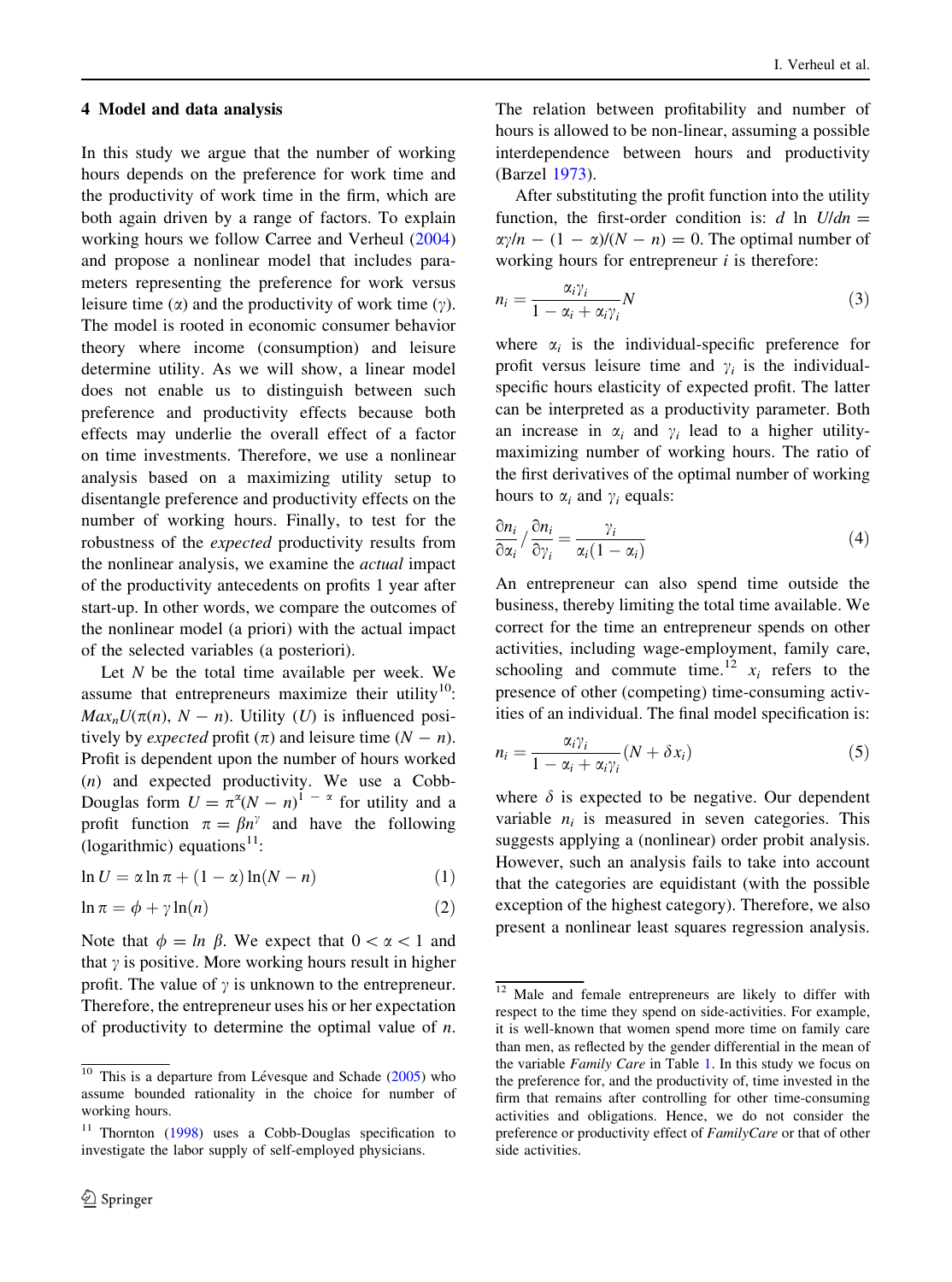

The model predicts a positive productivity effect on the number of working hours.<sup>13</sup> Generally, an increase in wage or revenues per hour (in the case of self-employment) may lead to an increase or decrease of working hours depending upon whether the 'substitution effect' (whereby individuals substitute leisure for work when returns to work increase) or the 'income effect' (whereby individuals respond to their higher earnings by consuming more leisure at the expense of working hours) dominates (Blundell and MaCurdy [1999\)](#page-16-0). In the empirical literature, findings are inconclusive (Grossman [2003](#page-16-0)). Ajayi-Obe and Parker [\(2005](#page-15-0)) show that in response to higher wages both wage-employed and self-employed individuals work fewer hours. However, Thornton [\(1998](#page-17-0)) finds that self-employed male physicians have an upwardsloping labor supply curve. For women results appear more clear-cut. Biddle and Hamermesh [\(1990](#page-15-0)) find that higher returns per hour lead to more market work for females. Euwals [\(2001](#page-16-0)) finds that the hourly wage positively affects desired hours for females in the Dutch labor market. A possible backward-bending labor supply is more likely at higher hourly wage or productivity rates (Parker [2006,](#page-17-0) p. 352). Because our sample consists of recently started entrepreneurs with no or only a few employees, it is unlikely that there are predominantly high productivity levels.

The individual-specific preferences  $(\alpha_i)$  and productivity  $(\gamma_i)$  are influenced by a range of factors. Hypotheses have been formulated for effects on preferences ( $H_{\alpha}$  in Fig. 1) and effects on productivity  $(H<sub>v</sub>$  in Fig. 1). The preference for working in the firm rather than enjoying leisure time depends on the personal situation of the entrepreneur, including other income available (e.g., partner income), gender, age and start-up motivation. The productivity of work time is expected to be influenced by human, social and financial capital invested in the firm. Individual preferences and productivity are determined by adding up the effects:  $\alpha_i = a_0 + a_1$  OtherIncome<sub>i</sub> +  $a_2Gender_i + \dots$  and  $\gamma_i = c_0 + c_1Gender_i + c_2Age_i$  $+...$ , respectively.

Our model allows for different types of gender effects on time investments. Women may have a different preference for work time than men, leading to a gender difference in time investments. Also, women and men may differ regarding productivity, also leading to different time investments. Below we will call these effects indirect because they run through preference and productivity. Figure 1 assumes that these indirect gender effects are caused by mediation (i.e., other explanatory factors mediate the relationship between gender and preferences or productivity). For example, it may be that women have less entrepreneurial experience than men, negatively affecting their productivity and, accordingly, their time investments.

# 5 Results

In Table [3](#page-11-0) we present the results of the different approaches to explaining the number of working hours in the firm  $(n)$ . In the first two columns we present the results of a *linear* approximation to Eq. [5:](#page-9-0)  $n_i = \lambda_0 +$  $\lambda_1$ OtherIncome<sub>i</sub> +  $\lambda_2$ Gender<sub>i</sub> +  $\lambda_3$ Age<sub>i</sub> + ... First, we show the results of the OLS regression and,

 $\frac{13}{13}$  An alternative to the Cobb-Douglas specification that allows for both positive and negative productivity effects is a Constant Elasticity of Substitution (CES) specification. However, applying this CES specification we find a range of local optima and unreliable estimates, due to the increased complexity of such specification.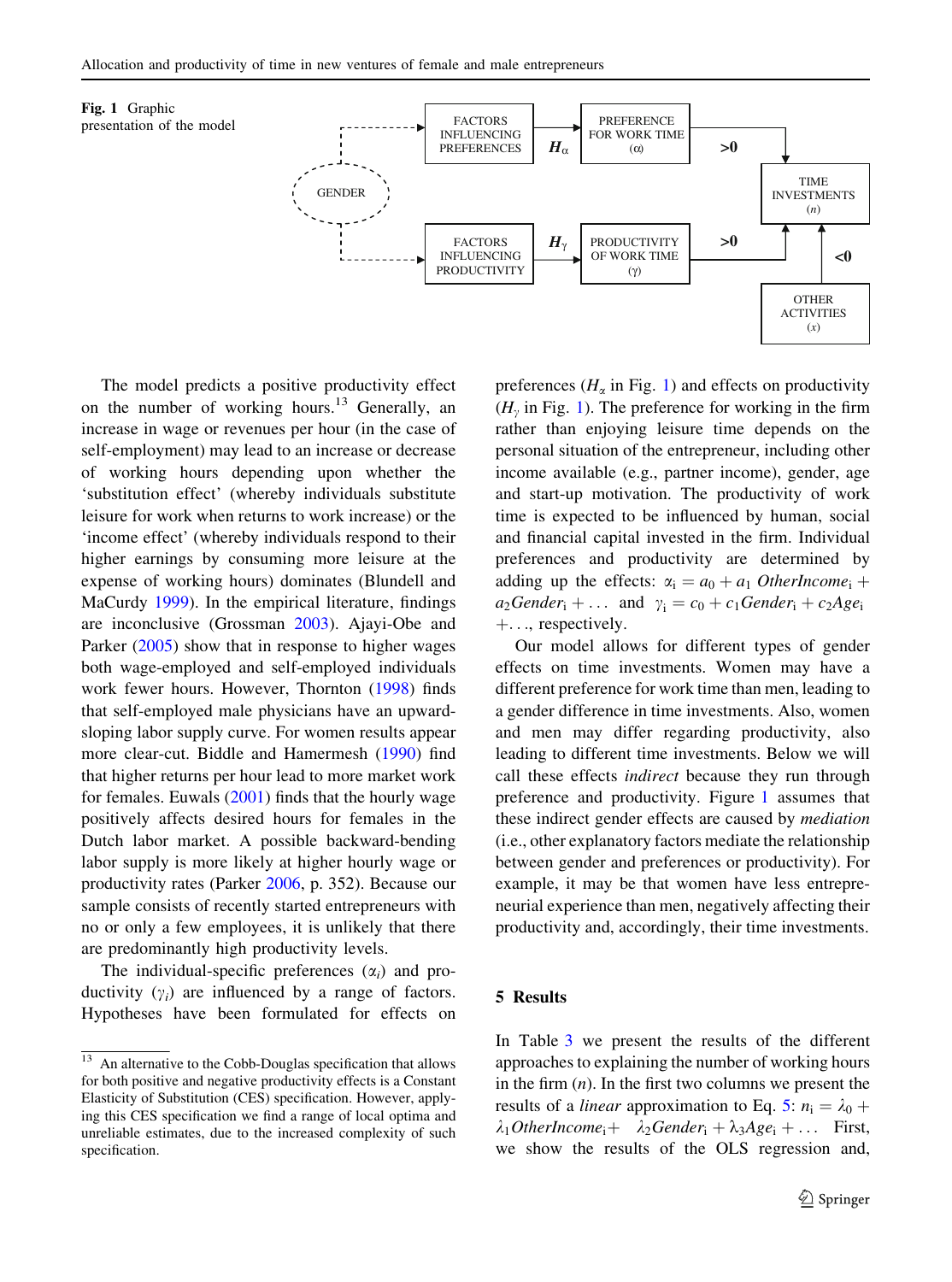<span id="page-11-0"></span>Table 3 Different models explaining Hours and profits

| Variables            | <b>OLS</b>  | Order probit | Nonlinear least squares |              | Nonlinear order probit   |                          | Profit             |
|----------------------|-------------|--------------|-------------------------|--------------|--------------------------|--------------------------|--------------------|
|                      |             |              | Preference              | Productivity | Preference               | Productivity             |                    |
| Constant             | 2.881***    |              | 0.5                     | 0.086        | 0.5                      | 0.665                    | $0.604**$          |
| OtherIncome          | $-0.609***$ | $-0.380***$  | $-0.070***$             |              | $-0.049***$              |                          |                    |
| Gender               | $-0.433***$ | $-0.287***$  | $-0.049$                | $-0.036$     | $-0.067**$               | 0.337                    | $-0.182**$         |
| Age                  | $-0.031$    | $-0.025$     | $-0.008$                | $-0.028$     | $-0.014*$                | 0.047                    | $-0.128$           |
| Age sq               | $-0.001$    | 0.000        |                         | 0.003        |                          | 0.006                    | 0.014              |
| OwnBoss              | $0.169***$  | $0.136***$   | $0.016**$               |              | $0.014***$               |                          |                    |
| RiskAversion         | $-0.142**$  | $-0.104**$   | $-0.015**$              |              | $-0.011**$               | $\overline{\phantom{0}}$ |                    |
| Partner              | 0.138       | 0.096        | 0.016                   |              | 0.009                    |                          |                    |
| Employees            | $-0.010$    | 0.010        | $-0.013***$             | $0.402**$    | $-0.012*$                | 0.990                    | $0.035**$          |
| Services             | $-0.382***$ | $-0.252**$   | 0.016                   | $-0.066$     | 0.000                    | $-0.231$                 | 0.097              |
| Trade                | 0.064       | 0.066        | 0.017                   | 0.026        | 0.051                    | $-0.330$                 | $-0.038$           |
| Education            | 0.083       | 0.066        |                         | 0.051        | $\overline{\phantom{0}}$ | 0.087                    | 0.054              |
| Vocation             | $-0.045$    | $-0.031$     |                         | $-0.070$     | -                        | $-0.092$                 | $-0.098$           |
| ENTexperience        | 0.225       | 0.132        |                         | 0.134        |                          | 0.198                    | $-0.096$           |
| INDexperience        | $0.103*$    | $0.069*$     |                         | $0.051*$     |                          | 0.071                    | 0.020              |
| Similarity           | $0.199***$  | $0.124***$   |                         | $0.102**$    |                          | 0.150                    | $0.089*$           |
| StartCapital         | $0.252***$  | $0.181***$   |                         | $0.160***$   |                          | $0.279*$                 | 0.035              |
| Contacts             | $0.138**$   | $0.084*$     |                         | $0.064*$     |                          | 0.086                    | $-0.033$           |
| ReEntry              | $0.600***$  | $0.434***$   |                         | $0.503***$   |                          | 0.876                    | $0.336***$         |
| Outsourcing          | $0.437***$  | $0.296***$   |                         | $0.226***$   |                          | $0.354*$                 | 0.000              |
| Innovation           | 0.036       | 0.027        |                         | 0.012        |                          | 0.019                    | $-0.036$           |
| Commute <sup>a</sup> | $0.534***$  | $0.340***$   |                         | $1.047**$    |                          | $1.644**$                | $-0.056$           |
| OtherJob             | $-1.208***$ | $-0.760***$  | $-2.984***$             |              | $-1.234***$              |                          |                    |
| FamilyCare           | $-0.323*$   | $-0.164$     | $-0.806*$               |              | $-0.228$                 |                          |                    |
| Schooling            | $-0.701***$ | $-0.461***$  | $-1.938***$             |              | $-0.811***$              |                          |                    |
| Commute <sup>a</sup> |             |              | $-1.539***$             |              | $-0.829*$                |                          |                    |
| N                    | 1158        | 1158         | 1158                    |              | 1158                     |                          | 561                |
| $R^2$                | 0.474       | $0.152^{b}$  | 0.498                   |              | $0.161^{b}$              |                          | 0.260 <sup>b</sup> |

The dependent variable is Hours for the (non)linear models and the proxy for the logarithm of reported profit in 1995 for the profit model (final column)

\*, \*\* and \*\*\* represent significance at the 0.10, 0.05 and 0.01 levels, respectively (two-sided test)

<sup>a</sup> Commute is incorporated both as an effect on productivity and as alternative time-consuming activity

 $<sup>b</sup>$  The pseudo R<sup>2</sup> is presented here</sup>

subsequently, those for the ordered probit regression. In the third and fourth column we present the results of the much richer nonlinear analysis, distinguishing between the preference for work time and the productivity of time.<sup>14</sup> Again we estimate both a (nonlinear) least squares and an ordered probit regression. We will focus on the least squares results in our discussion.

One can determine the values of the estimated  $\alpha_i$ and  $\gamma_i$  by filling in the estimated parameter values for  $a_0, a_1, a_2, \ldots$  and  $c_0, c_1, c_2, \ldots$  from Table 3. The average (median) values for  $\alpha_i$  and  $\gamma_i$  are 0.41 (0.41) and 1.44 (1.02), respectively. For women the average (median) values for  $\alpha_i$  and  $\gamma_i$  amount to 0.37 (0.36) and 1.22 (0.88), respectively, whereas for men they

 $\frac{14}{14}$  To ensure identification of the nonlinear regression equation, we fix  $a_0$  at 0.5. Altering this value does not substantially affect the results.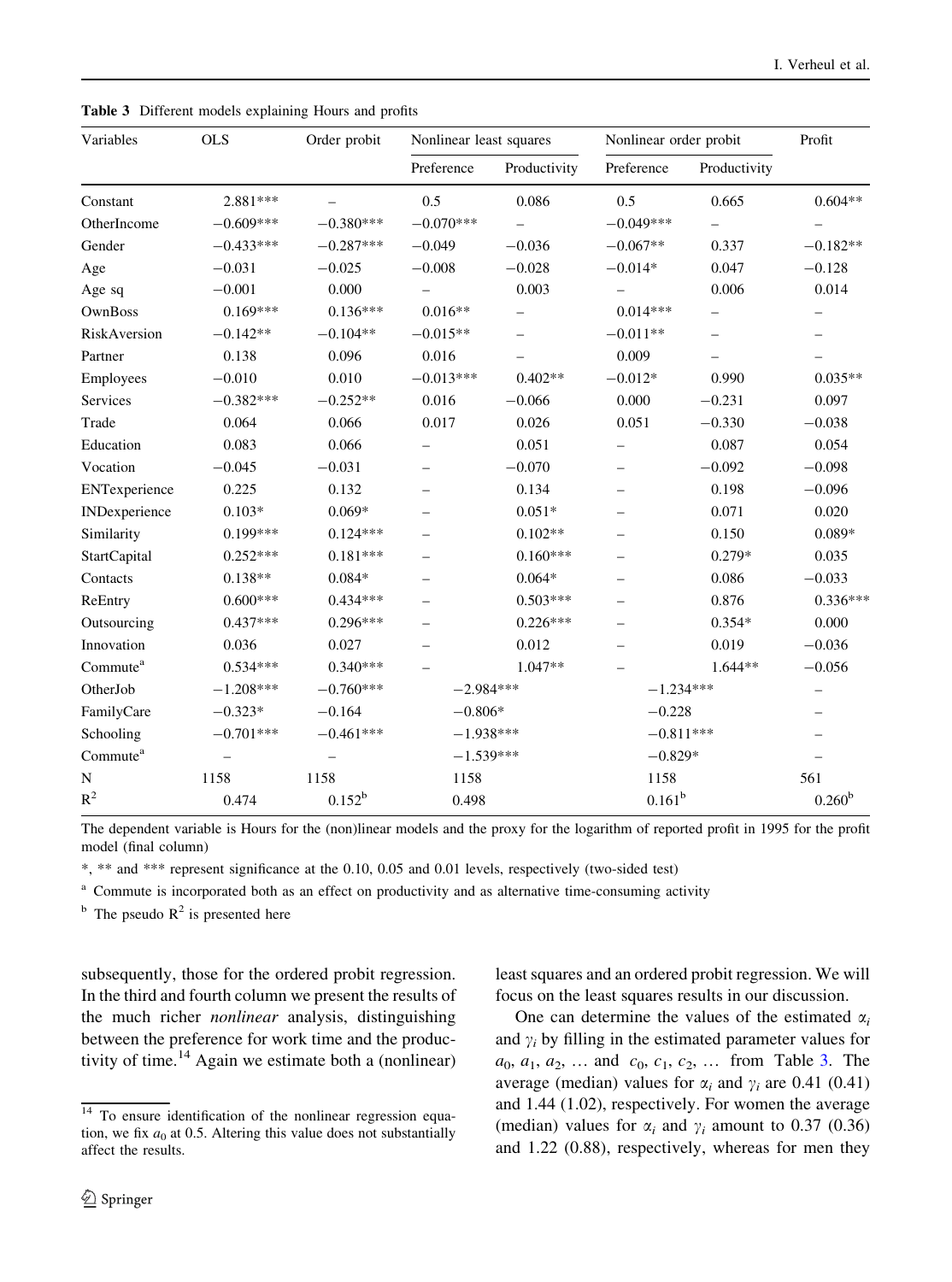amount to 0.43 (0.43) and 1.53 (1.07), respectively. Hence, on average, female entrepreneurs in the sample have both a lower preference for work time in the firm and a lower productivity of work time than male entrepreneurs. From Eq. [4](#page-9-0) we can derive that the effect of  $\alpha_i$  on  $n_i$  is about six times the effect of  $\gamma_i$ on  $n_i$ . This implies that the effect of a gender difference of 0.06 found for  $\alpha_i$  is approximately equal to that of 0.31 found for  $\gamma_i$ .

# 5.1 Linear results

From the first column in Table [3](#page-11-0) we see that the (other) time consuming activities OtherJob, Schooling and FamilyCare negatively affect the number of working hours, whereas Commute has a positive effect. The positive effect of Commute may relate to the fact that firms where the entrepreneur works from home (*Commute*  $= 0$ ) tend to operate on a smaller scale than those established in separate business premises.<sup>15</sup> The relatively weak effect of  $FamilyCare$ may be explained by the fact that family responsibilities can also come at the expense of leisure time (instead of work time). We see that gender has a significant negative effect on the number of working hours, which indicates that ceteris paribus women invest less time in the business than men. Surprisingly, Employees does not influence the number of working hours. Discussing the outcomes of the much richer nonlinear model, we will see that firm size has a *negative* effect on preferences and a *positive* effect on productivity, explaining the absence of an overall effect on the number of working hours. This finding underlines the importance of discriminating between preference and productivity effects when studying time allocation decisions.

# 5.2 Nonlinear results

# 5.2.1 Preference for work time

The results of the nonlinear model (estimated both as least squares and ordered probit) are presented in the third and fourth column of Table [3](#page-11-0). We find that the more an entrepreneur is dependent on revenues from the firm for subsistence, the higher the preference for work time in the business. In addition, individuals who start a business to be their own boss have a higher preference for work time than others. Hypotheses 1 and 4 are supported. There is no separate effect of gender in the nonlinear least squares regression. This would confirm Hypothesis 2. However, the order probit model shows a stronger and significant negative effect of gender on the preference for work time. Apparently, even when controlling for other time-consuming activities, men might more strongly prefer work time over leisure time than women do. The finding that there are fewer 'extremes' among women when it comes to devoting time to their work compared to men is confirmed by research on workaholism (Burke [1999](#page-16-0)). There is no strong effect of age. Hence, Hypothesis 3 is left with little support. With respect to the controls, we see that the number of employees negatively affects the preference for work time. It appears that entrepreneurs hire more employees to delegate some tasks and responsibilities and, accordingly, work fewer hours themselves. Risk-averse individuals have a lower preference for work time than risk-loving people. New ventures are inherently risky and therefore may be less attractive to risk-averse individuals for investing their time.

#### 5.2.2 Productivity of work time

The variable *StartCapital* has a positive effect on productivity, i.e., investing larger sums of money in the business leads to higher productivity per working hour. In addition, there are positive effects of the degree to which current activities are related to past work (Similarity) and, to some extent (at 10% level of significance), contact with other entrepreneurs (*Con*tacts) and industry experience (INDexperience). Hypotheses 10 through 13 are supported. In accordance with Hypothesis 7 we find no separate effect of the gender of the entrepreneur on the productivity of work time. We fail to find significant effects of either entrepreneurial experience or age. Hence, there is no support for Hypotheses 8 or 9. With respect to the controls we find that existing firms (i.e., restarts or takeovers) are characterized by a higher productivity than firms started from scratch. Also, firms that contract out activities are characterized by a higher (expected) productivity than firms that do not engage

 $\frac{15}{15}$  For this reason we include *Commute* as a variable explaining productivity and as a competing time-consuming activity in our nonlinear model.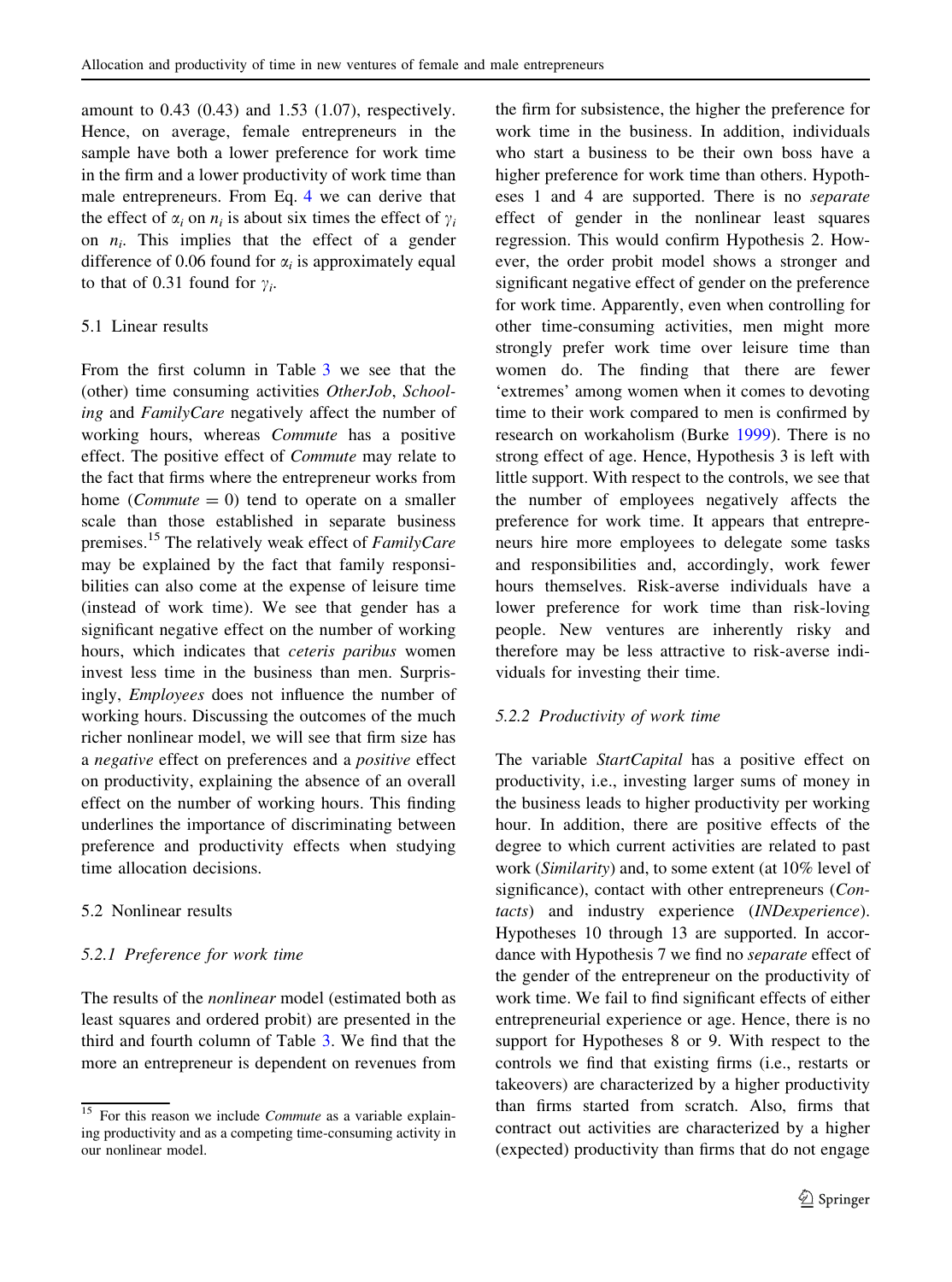in outsourcing. A firm with more employees has a higher productivity. It seems that having more employees enables effective delegation of activities. Note that Commute is included two times in the model to enable us to disentangle the negative effect of commute time as a competing time-consuming activity, and its positive effect via productivity, possibly reflecting the ambition level of the entrepreneur.

# 5.3 Explaining actual profitability

In our model it is assumed that entrepreneurs are aware of the influence of the various factors on their productivity. The outcomes of the nonlinear model with respect to productivity (a priori) can be compared to the actual impact of the selected variables (a posteriori). This can be done using selfreported profits as the variable to be explained. We perform an ordered probit regression analysis using categorized data on (realized) profits 1 year after start-up (in 1995). Profits are registered as a categorical variable, consisting of 11 categories [numbered 0 to 10: (0) a loss; (1) loss nor profit; (2) profit up to fl. 10,000; (3) profit of fl. 10,000–25,000; (4) profit of fl. 25,000–50,000; (5) profit of fl. 50,000–75,000; (6) profit of 75,000–100,000; (7) profit of 100,000– 150,000; (8) profit of fl. 150,000–250,000; (9) profit of fl. 250,000–500,000; (10) a profit of more than fl.  $500,000$ <sup>16</sup> Fl. (florin) denotes the Dutch guilder, which had an average value of 0.62 US dollars in  $1995<sup>17</sup>$  The average value for the profit variable in the sample amounts to 2.75 with a standard deviation of 2.08. The average value for women and men amounts to 2.11 and 2.96, respectively. Hence, on average female entrepreneurs had lower profits than their male counterparts in 1995.

Our analysis is based on Eq. [2](#page-9-0). We investigate the impact on the categorical profits variable (used as a proxy for  $ln \pi$ ) of all factors included in the nonlinear analysis explaining productivity  $(y)$ . We use the number of working hours in 1995 for n. Note that the analysis only gives approximate productivity effects, as a proxy variable is used. Because the profit variable is categorical with different ranges of profit across categories, we apply an ordered probit regression. Use is made of 561 observations for which data are available on the number of working hours and profits in 1995. Because only a subset of the entrepreneurs answered the profit question 1 year after start-up, there may be some selection bias. Hence, the results should be interpreted as the relationship between hours and profits in 1995 for surviving firms. The final column in Table [3](#page-11-0) presents the results for the ordered probit analysis explaining profitability, reporting the components of  $\gamma_i$  in the profit equation.

Comparing the outcomes of the nonlinear model (estimating expectations of profits) with those of the profit equation (estimating actual profits), we see that entrepreneurial expectations are not completely fulfilled. Although some factors have a relatively similar impact in both models, we identify a difference for others.<sup>18</sup> More specifically, we find that outsourcing and start-up capital have an impact in the nonlinear model, but disappear in the profit equation. Both outsourcing and capital investment are costly and may not have strong positive effects on profits in the short run (i.e., 1 year after start-up). We see that the effect of commute time disappears in the profit model. This may be explained by the fact that it is relatively costly (or more costly than expected) to operate from a separate business premises, negatively affecting profits. On the other hand, we see that the negative effect of (female) gender becomes significant in the profit model. This may reflect a difference in ambitions of female and male entrepreneurs, where women are more likely to value quality and pursue other goals, not directly related to financial performance (Rosa et al. [1996;](#page-17-0) Verheul et al. [2002\)](#page-18-0). In the subsequent section gender effects are discussed in detail.

# 5.4 Gender effects

On average men work longer hours than women. The mean value for the Hours variable is 3.28 for women

<sup>&</sup>lt;sup>16</sup> The category "loss nor profit" implies that actual profitability is close to zero.

<sup>&</sup>lt;sup>17</sup> Source: [www.jeico.com](http://www.jeico.com) (consulted on 13 March 2008).

<sup>&</sup>lt;sup>18</sup> We see that entrepreneurial experience has no significant effect in either the nonlinear or profit model. Although most studies in entrepreneurship acknowledge the importance of experience for firm performance, Metzger ([2006\)](#page-17-0) argues that not every experience is an indicator of superior knowledge and that experience of failure may be an indicator of incompetence. Westhead and Wright ([1998\)](#page-18-0) find that entrepreneurial experience only has a limited effect on performance.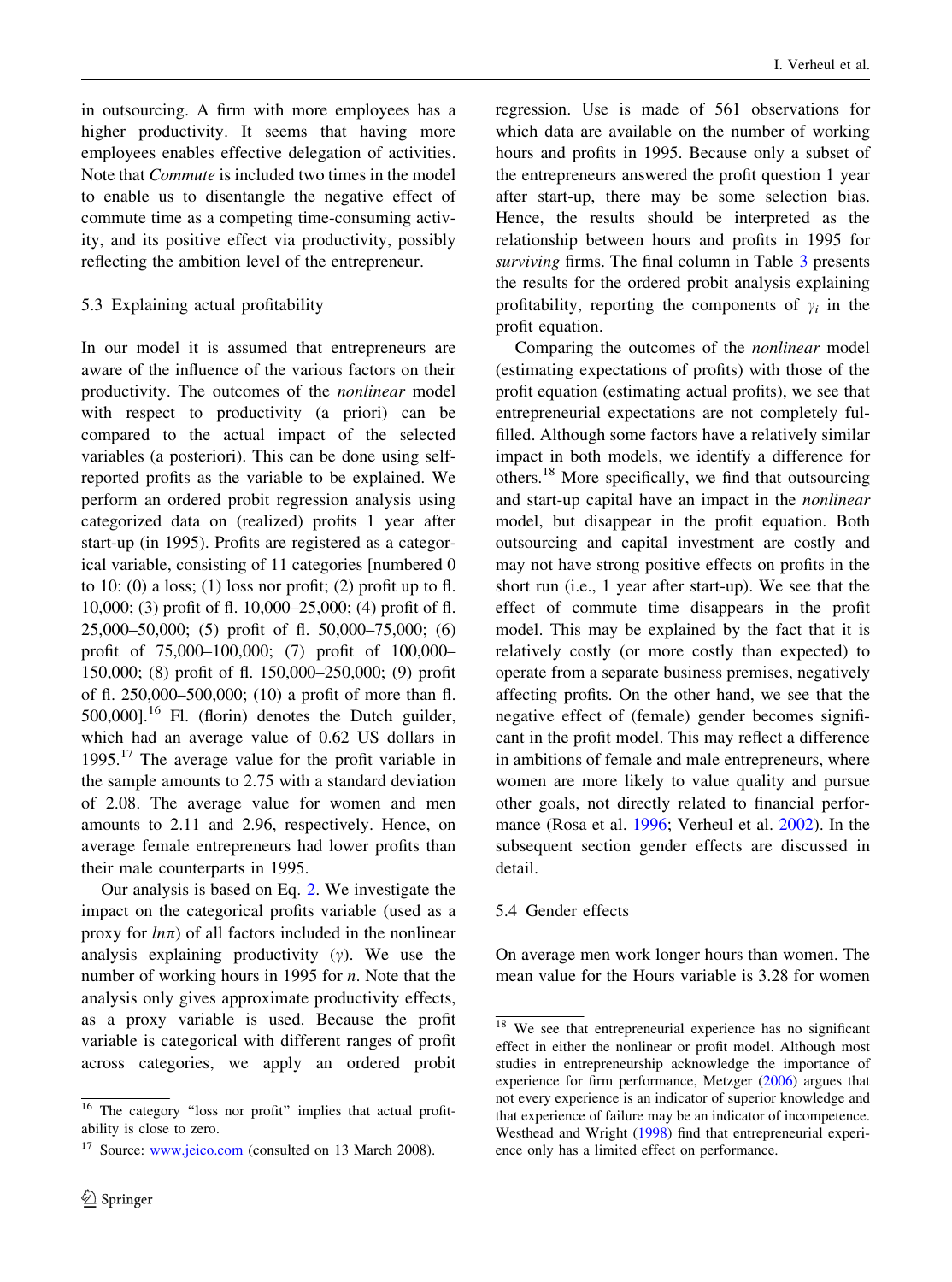and 4.17 for men in Table [1](#page-7-0). We have also seen that the average preference and productivity is lower for women. This indicates that the lower time investments of women are due to a combination of a lower preference for work time and a lower productivity per hour worked. How can we explain these gender differences? We do not find evidence for (direct) gender effects on either side of the nonlinear model, i.e., when controlled for all other relevant factors we see no significant gender effects on preference or productivity.<sup>19</sup> This may be an artifact of the model (multicollinearity) and the estimation technique (least squares versus ordered probit), but it appears that the effects of gender are at least partially mediated by other variables. Comparing the mean values for women and men for the explanatory variables (see Table [1\)](#page-7-0) and using chi-square statistics, we find that, when compared to men, women are more likely to have other income available and are more risk averse, and these factors negatively affect the preference for work time. Furthermore, women have less industry experience and are less likely involved in similar activities as in the past; they invest less financial capital and have less contact with other entrepreneurs. These factors have a positive effect on the productivity of work time. Hence, women work fewer hours than men because of a combination of a lower average preference for work time and a lower productivity per hour worked, which can again be explained by the availability of other income and the risk-averse nature of women (for preferences) and lower levels of human, social and financial capital of women (for productivity).

Although we do not find evidence for a (direct) gender effect on productivity in the nonlinear model, we find a negative effect in the profit model. Indeed, also in the linear analysis we have seen that, when controlling for all other explanatory variables and time-consuming activities, there is a negative *direct* effect of gender on the number of working hours. In these cases gender may serve as a proxy for the effect of an underlying factor that is not included in the

analysis. As discussed earlier, a main candidate for the direct gender effect may be the ambition level of the entrepreneur. It may also reflect the fact that women tend to start in different industries than men. Although we correct for the distinction between service and nonservice firms, this is still a relatively crude measure.

#### 6 Summary and conclusion

In this study we test for separate preference and productivity effects on the number of working hours in new ventures of female and male entrepreneurs. We choose a nonlinear approach because in a simple linear model this separation can not be made. Findings show that individuals have a lower preference for work time if they have other income available, have employees, are more risk-averse and are not motivated to start a business by 'being one's own boss.' Productivity of time is positively related to financial capital invested, industry and relevant experience, contact with other entrepreneurs, number of employees, running an existing firm, having separate business premises and the prevalence of outsourcing activities. The nonlinear nature of our preference-productivity model allows for separating the effects, though at the expense of increased sensitivity of the estimates.

We find evidence for several gender effects. On average, women invest fewer hours in the firm than men because of a lower average preference for work time and a lower productivity per hour worked. The relationship between gender and both preferences and productivity is mediated by some explanatory factors. The lower female preference for work time can be explained by the availability of other income and the risk-averse nature of women, while the lower female productivity is due to lower levels of human, social and financial capital and the fact that women run relatively small firms. In the linear and profit analyses, we find a negative direct effect of gender on working hours and profit. This 'residual' effect may be attributed to omitted variables. Additional variables could be included in the analysis, capturing goals and ambition levels as well as the nature of family responsibilities, to find out whether the effect is driven by persisting traditional gender roles or is in fact a conscientious choice of women.

The expectations of entrepreneurs about the factors that influence their productivity do not completely

<sup>&</sup>lt;sup>19</sup> The lack of statistical significance of the gender effects of  $-0.049$  and  $-0.036$  on preference and productivity, respectively, does not imply that the size of the effect for gender is small. In fact, the combined effect is about equal in size as the effect in the linear model. It only indicates that the model cannot precisely discriminate the two gender effects.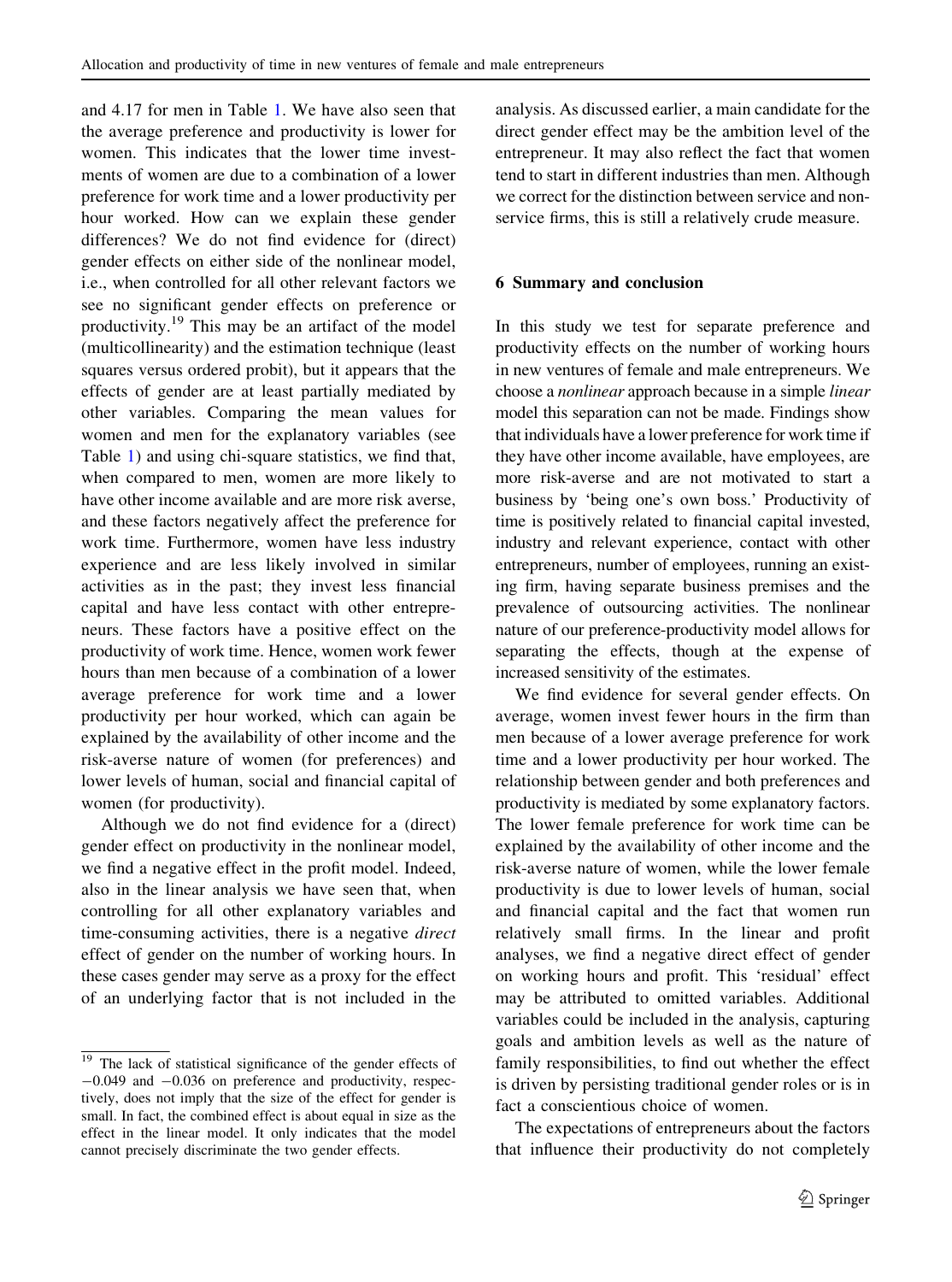<span id="page-15-0"></span>coincide with their actual impact on profits. Differences between the time allocation and profit model may be explained by a longer time lag between hours invested and profitability, and overconfidence. Judgments of entrepreneurs in new ventures may be subject to overoptimism (Camerer and Lovallo [1999](#page-16-0); Busenitz and Barney [1997\)](#page-16-0). For example, the costs of outsourcing or rental of a business premises may outweigh their expected benefits, negatively affecting realized profits.

There are several limitations to the model and variables used in this study. First, the distinction between service, trade and manufacturing/construction firms is relatively crude, and probably does not fully capture industry differences. In addition, the effect of social capital could be studied more indepth, expanding networking to include support from significant others (e.g., family, friends). Another limitation is that the model optimizes time invested in two types of activity: work in the business and leisure. The model could be extended to optimize over time invested in a range of activities, though application is restricted by data availability. The large majority of start-ups in the sample do not have employees. Accordingly, we draw conclusions on the preference for work time and the productivity per time unit mainly for owner-managed new ventures. Finally, we measure work effort in terms of the number of hours allocated to the business, neglecting the fact that a high number of hours does not necessarily imply high work intensity. This could be the case when the entrepreneur spends much time in the business, but does not use this time efficiently.<sup>20</sup> However, we do investigate productivity of work time in the nonlinear model.

Our analysis suggests that women invest less time in the business than men because of a lower (expected) productivity and a lower preference for work time. This suggests two routes for policy makers to stimulate time investments of women in the business. The first is to influence women's preferences for investing time in the business, for example, by illustrating the excitement and the challenge to run your own business. Secondly, the productivity of women may be enhanced by creating awareness of the importance of relevant experience and knowledge for

new venture success, advising them to acquire more experience in a wage-job in a similar sector or absorb relevant knowledge and learn from the experiences of successful entrepreneurs. Female entrepreneurs are more likely to ask family members for advice than their male counterparts (Marsden [1987](#page-17-0); Greve and Salaff [2003](#page-16-0)), which may relate to the difficulty of expanding their networks to the male-dominated business circuits (Renzulli et al. [2000](#page-17-0)).

Acknowledgements The paper has been written in the framework of the research program SCALES carried out by EIM Business and Policy Research (a Panteia company) and financed by the Dutch Ministry of Economic Affairs. Ingrid Verheul acknowledges financial support of the Fund Schiedam Vlaardingen e.o. and the Trust Fund Rotterdam. An early version of the present paper has been read at the Babson Kauffman Entrepreneurship Research Conference, Strathclyde University, Glasgow, Scotland, 3–5 June 2004, and the RENT XVIII Conference, Denmark, Copenhagen Business School, 25–26 November 2004.

Open Access This article is distributed under the terms of the Creative Commons Attribution Noncommercial License which permits any noncommercial use, distribution, and reproduction in any medium, provided the original author(s) and source are credited.

# References

- Ajayi-Obe, O., & Parker, S. C. (2005). The changing nature of work among the self-employed in the 1990s: Evidence from Britain. Journal of Labour Research, 26(3), 501– 517.
- Astebro, T. (2003). The return to independent invention: Evidence of unrealistic optimism, risk seeking or skewness loving? Economic Journal, 113(484), 226–239.
- Auster, R. D., & Silver, M. (1976). Comparative statistics of the utility maximizing firm. Southern Economic Journal, 42(4), 626–632.
- Barr, A. (2000). Social capital and technical information flows in the Ghanaian manufacturing sector. Oxford Economic Papers, 52(3), 539–559.
- Barzel, Y. (1973). The determination of daily hours and wages. Quarterly Journal of Economics, 87(2), 220–238.
- Becker, G. S. (1965). A theory of the allocation of time. Economic Journal, 75(299), 493–517.
- Becker, G. S. (1993). Nobel lecture: The economic way of looking at behavior. Journal of Political Economy, 101(3), 385–409.
- Bettis, R., Bradley, S., & Hamel, G. (1992). Outsourcing and industrial decline. Academy of Management Executive,  $6(1)$ , 7–22.
- Biddle, J. E., & Hamermesh, D. S. (1990). Sleep and the allocation of time. Journal of Political Economy, 98(5), 922–943.

<sup>20</sup> Douglas and Shepherd ([2000,](#page-16-0) p. 236) define work effort as the product of working hours and an index of work intensity.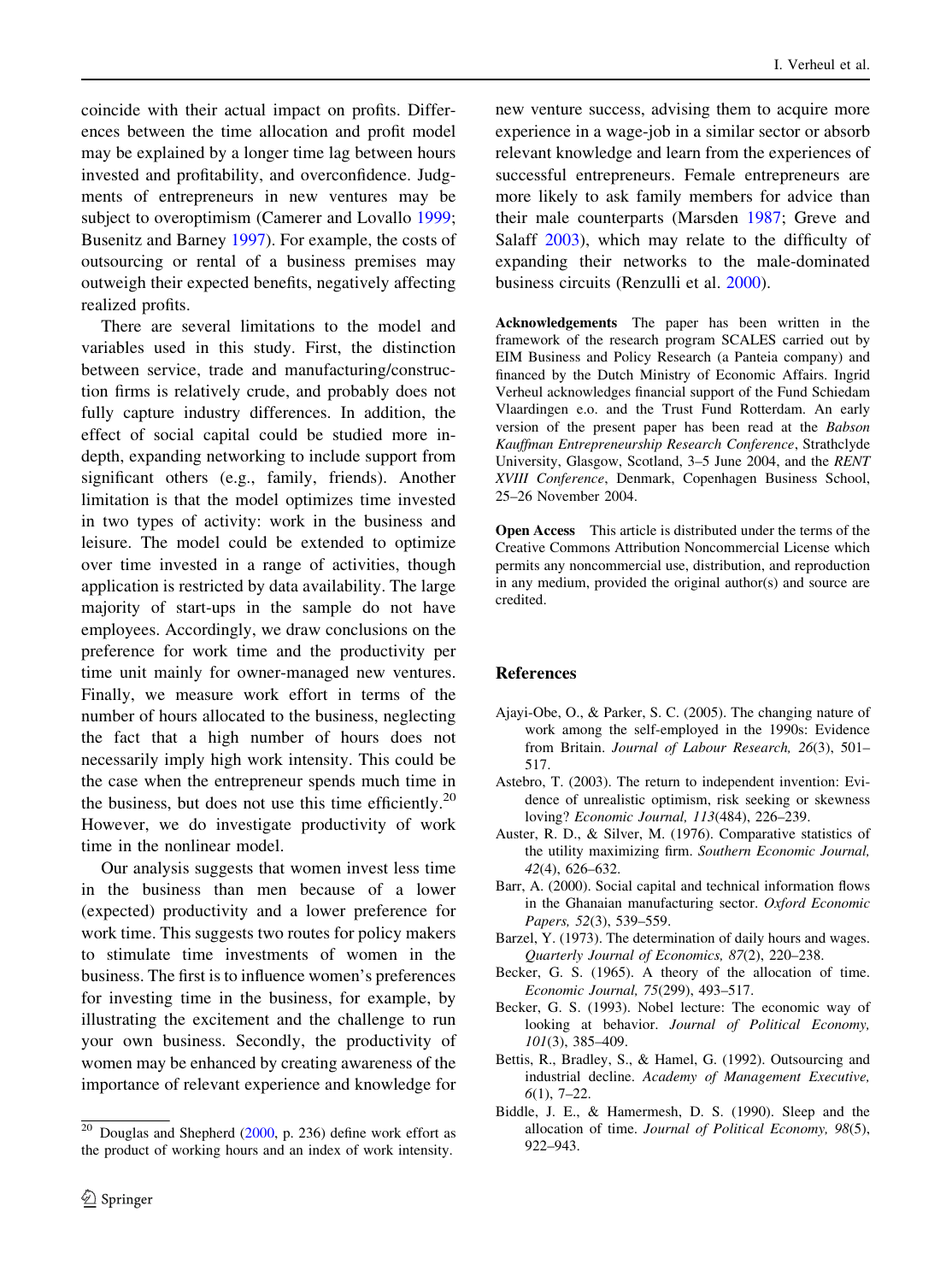- <span id="page-16-0"></span>Birley, S., Moss, C., & Saunders, P. (1987). Do women entrepreneurs require different training? American Journal of Small Business, 12(1), 27–35.
- Blinder, A., & Weiss, Y. (1976). Human capital and labor supply: A synthesis. Journal of Political Economy, 84(3), 449–472.
- Blundell, R., & MaCurdy, T. (1999). Labor supply: A review of alternative approaches. In O. Ashenfelter & D. Card (Eds.), Handbook of Labor Economics (Vol. 3A, pp. 1559–1695). Amsterdam: North-Holland.
- Bourdieu, P. (1986). The forms of capital. In J. G. Richardson (Ed.), Handbook of theory and research for the sociology of education (pp. 241–258). New York: Greenwood Press.
- Brüderl, J., & Preisendörfer, P. (1998). Network support and the success of newly founded businesses. Small Business Economics, 10(3), 213–225.
- Burke, R. J. (1999). Workaholism in organizations: Gender differences. Sex Roles, 41(5/6), 333–345.
- Burke, A. E., FitzRoy, F. R., & Nolan, M. A. (2000). When less is more: Distinguishing between entrepreneurial choice and performance. Oxford Bulletin of Economics and Statistics, 62(5), 565–587.
- Busenitz, L. W., & Barney, J. B. (1997). Differences between entrepreneurs and managers in large organizations: Biases and heuristics in strategic decision-making. Journal of Business Venturing, 12, 9–30.
- Camerer, C., & Lovallo, D. (1999). Overconfidence and excess entry: An experimental approach. American Economic Review, 89(1), 306–318.
- Carree, M. A., & Verheul, I. (2004) Time allocation by the self-employed: The determinants of the number of working hours in start-ups, Research memorandum, (RM/ 04/022), University Maastricht: METEOR (also forthcoming in Applied Economics Letters).
- Carter, N. M., Williams, M., & Reynolds, P. D. (1997). Discontinuance among new firms in retail: the influence of initial resources, strategy and gender. Journal of Business Venturing, 12(2), 125–145.
- Castanias, R. P., & Helfat, C. E. (1991). Managerial resources and rents. Journal of Management, 17(1), 155–171.
- Castanias, R. P., & Helfat, C. E. (2001). The managerial rents model: Theory and empirical analysis. Journal of Management, 27(6), 661–678.
- Chandler, G. N., & Hanks, S. H. (1994). Founder competence, the environment, and venture performance. Entrepreneurship Theory and Practice, 18(3), 77–89.
- Chandler, G. N., & Hanks, S. H. (1998). An examination of the substitutability of founders' human and financial capital in emerging business ventures. Journal of Business Venturing, 13(5), 353–369.
- Churchill, N. C., & Lewis, V. L. (1983). The five stages of small business growth. Harvard Business Review, 61(3), 30–50.
- Cliff, J. E. (1998). Does one size fit all? Exploring the relationship between attitudes towards growth, gender and business size. Journal of Business Venturing, 13(6), 523–542.
- Collins-Dodd, C., Gordon, I. M., & Smart, C. (2004). Further evidence on the role of gender in financial performance. Journal of Small Business Management, 42(4), 395–417.
- Cooper, A. C., & Gimeno-Gascon, F. J. (1992). Entrepreneurs, processes of founding, and new firm performance. In D. L.

Sexton & J. D. Kasarda (Eds.), The state and art of entrepreneurship (pp. 301–340). Boston: PWS Kent.

- Cooper, A. C., Gimeno-Gascon, F. J., & Woo, C. Y. (1994). Initial human and financial capital as predictors of new venture performance. Journal of Business Venturing, 9(5), 371–395.
- Cooper, A., Ramachandran, M., & Schoorman, D. (1997). Time allocation patterns of craftsmen and administrative entrepreneurs: Implications for financial performance. Entrepreneurship Theory and Practice, 22(2), 123–136.
- Cowling, M., & Taylor, M. (2001). Entrepreneurial women and men: Two different species? Small Business Economics, 16(3), 167–175.
- Crépon, B., Duguet, E., & Mairesse, J. (1998). Research, innovation and productivity: An econometric analysis at the firm level. Economics of Innovation and New Technology, 7(2), 115–158.
- D'Aveni, R., & Ravenscraft, D. (1994). Economies of integration versus bureaucracy costs: Does vertical integration improve performance? Academy of Management Journal, 37(5), 1167–1206.
- Davidsson, P., & Honig, B. (2003). The role of social and human capital among nascent entrepreneurs. Journal of Business Venturing, 18(3), 301–331.
- Douglas, E. J., & Shepherd, D. A. (2000). Entrepreneurship as a utility maximizing response. Journal of Business Venturing, 15(3), 231–251.
- Douglas, E. J., & Shepherd, D. A. (2002). Self-employment as a career choice: Attitudes, entrepreneurial intentions, and utility maximization. Entrepreneurship Theory and Practice, 26(3), 81–90.
- Euwals, R. (2001). Female labour supply, flexibility of working hours, and job mobility. Economic Journal, 111(471), C120–C134.
- Evans, D. S., & Leighton, L. S. (1989). Some empirical aspects of entrepreneurship. American Economic Review, 79(3), 519–535.
- Fischer, E. M., Reuber, A. R., & Dyke, L. S. (1993). A theoretical overview and extension of research on sex, gender, and entrepreneurship. Journal of Business Venturing, 8(2), 151–168.
- Gilley, K. M., & Rasheed, A. (2000). Making more by doing less: an analysis of outsourcing and its effects on firm performance. Journal of Management, 26(4), 763–790.
- Gimeno, J., Folta, T. B., Cooper, A. C., & Woo, C. Y. (1997). Survival of the fittest? Entrepreneurial human capital and the persistence of underperforming firms. Administrative Science Quarterly, 42(4), 750–783.
- Greve, A., & Salaff, J. W. (2003). Social networks and entrepreneurship. Entrepreneurship Theory and Practice, 28(1), 1–22.
- Grossman, V. (2003). A note on redistributive taxation, labor supply, and national income. International Journal of Business and Economics, 2(1), 39–48.
- Hamilton, B. H. (2000). Does entrepreneurship pay? An empirical analysis of the returns to self-employment. Journal of Political Economy, 108(3), 604–631.
- Hill, D. H. (1985). The implications of home production and inventory adjustment processes for the time-of-day demand for electricity. In F. T. Juster & F. P. Stafford (Eds.), Time, goods and well-being (pp. 493–513). Ann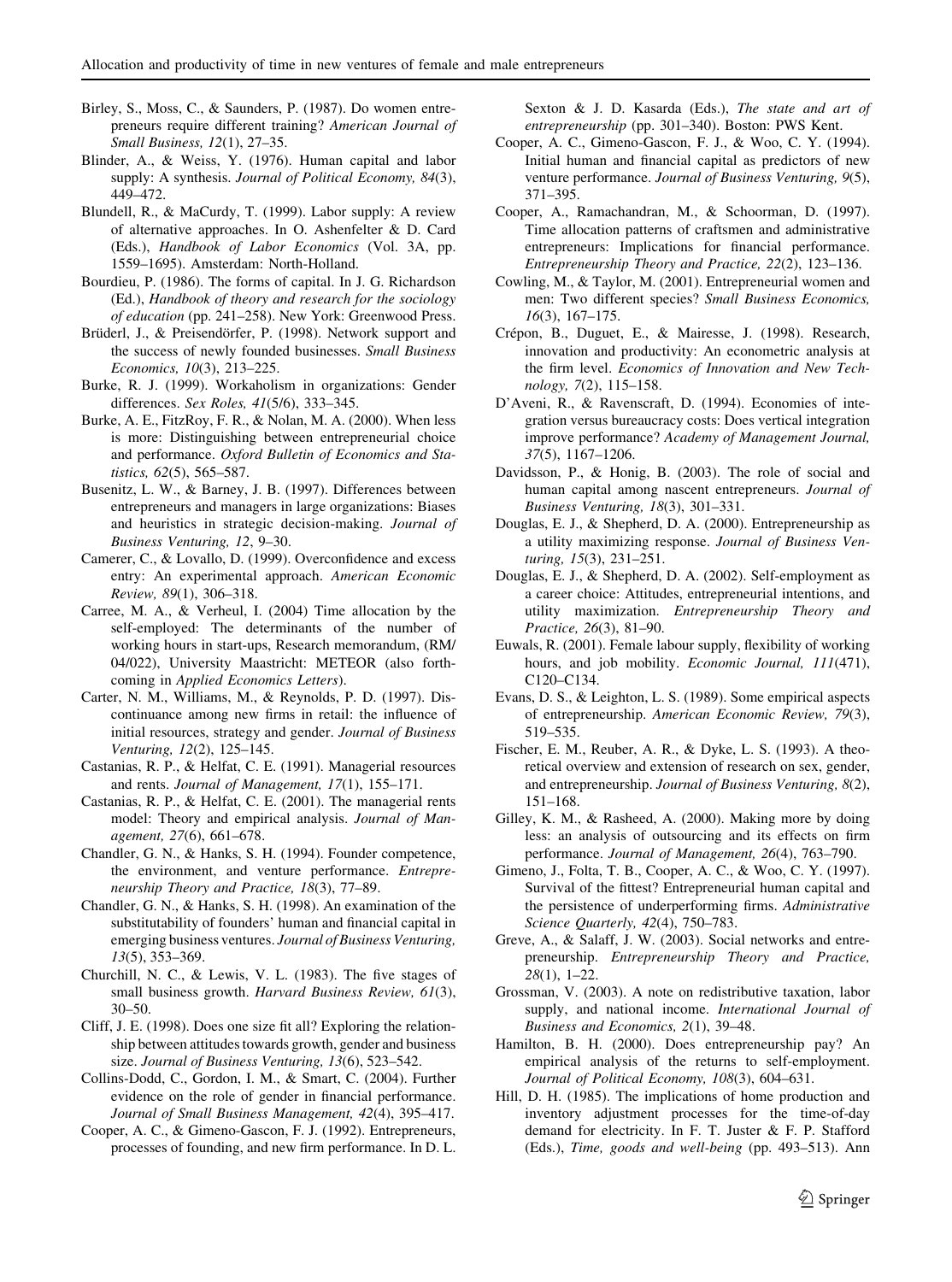<span id="page-17-0"></span>Arbor: University of Michigan, Institute for Social Research.

- Hyytinen, A., & Ruuskanen, O. (2007). Time use of the selfemployed. *Kyklos*, 60(1), 105–122.
- Juster, F. T., & Stafford, F. P. (1991). The allocation of time: Empirical findings, behavioral models, and problems of measurement. Journal of Economic Literature, 29(2), 471–522.
- Kalleberg, A., & Leicht, K. (1991). Gender and organizational performance: Determinants of small business survival and success. Academy of Management Journal, 34(1), 136– 161.
- Kanazawa, S. (2003). Why productivity fades with age: The crime-genius connection. Journal of Research in Personality, 37(4), 257–272.
- Kihlstrom, R. E., & Laffont, J. J. (1979). A general equilibrium entrepreneurial theory of firm formation based on risk aversion. Journal of Political Economy, 87(4), 719–748.
- Killingsworth, M. R., & Heckman, J. J. (1986). Female labor supply: A survey. In O. Ashenfelter & R. Layard (Eds.), Handbook of labor economics (Vol. 1, pp. 103–204). Amsterdam: North-Holland.
- Klomp, L., & van Leeuwen, G. (2001). Linking innovation and firm performance: A new approach. International Journal of the Economics of Business, 8(3), 343–364.
- Lee, D. Y., & Tsang, E. W. K. (2001). The effects of entrepreneurial personality, background and network activities on venture growth. Journal of Management Studies, 38(4), 583–602.
- Lei, D., & Hitt, M. (1995). Strategic restructuring and outsourcing: The effect of mergers and acquisitions and LBOs on building firm skills and capabilities. Journal of Management, 21(5), 835–859.
- Lévesque, M., & MacCrimmon, K. R. (1997). On the interaction of time and money in new ventures. Entrepreneurship Theory and Practice, 22(2), 89–110.
- Lévesque, M., & Minniti, M. (2006). The effect of aging on entrepreneurial behavior. Journal of Business Venturing, 21(2), 177–194.
- Lévesque, M., & Schade, C. (2005). Intuitive optimizing: Experimental findings on time allocation decisions with newly formed ventures. Journal of Business Venturing, 20(3), 313–342.
- Lin, Z., Picot, G., & Compton, J. (2000). The entry and exit dynamics of self-employment in Canada. Small Business Economics, 15(2), 105–125.
- Loh, E. S. (1996). Productivity differences and the marriage wage premium for white males. Journal of Human Resources, 31(3), 566–589.
- Longstreth, M., Stafford, K., & Mauldin, T. (1987). Selfemployed women and their families: Time use and socioeconomic characteristics. Journal of Small Business Management, 25(3), 30–37.
- Maddison, A. (1982). Phases of capitalist development. Oxford: Oxford University Press.
- Maddison, A. (1987). Growth and slowdown in advanced capitalist economies: Techniques of quantitative assessment. Journal of Economic Literature, 25(2), 649–698.
- Marsden, P. V. (1987). Core discussion networks of Americans. American Sociological Review, 52(1), 122–131.
- McCarthy, A. M., Krueger, D. A., & Schoenecker, T. S. (1990). Changes in the time allocation patterns of entrepreneurs. Entrepreneurship Theory and Practice, 15(2), 7–18.
- Metzger, G. (2006) Ingredients of growth accounting: Is entrepreneurial experience rich in substance? Paper presented at the 33rd EARIE conference, Amsterdam, 25–27 August 2006.
- Mincer, J. (1974). Schooling, experience and earnings. New York: Columbia University Press.
- Moore, D. P., & Buttner, E. H. (1997). Women entrepreneurs: Moving beyond the glass ceiling. London/New Delhi: Sage Publications.
- Nordenmark, M. (2002). Multiple social roles—a resource or a burden: Is it possible for men and women to combine paid work with family life in a satisfactory way? Gender, Work and Organization, 9(2), 125–145.
- OECD (1998). Women entrepreneurs in small and medium enterprises, OECD Conference Paris 1997. Paris: OECD. OECD (2002). OECD employment outlook. Paris: OECD.
- 
- Palich, L. E., & Bagby, D. R. (1995). Using cognitive theory to explain entrepreneurial risk-taking: Challenging conventional wisdom. Journal of Business Venturing, 10(6), 425– 438.
- Parker, S. C. (2006). Entrepreneurs as producers. In S. Parker (Ed.), The life cycle of entrepreneurial ventures (pp. 337– 360). New York: Springer-Verlag.
- Pennings, J. M., Lee, K., & van Witteloostuijn, A. (1998). Human capital, social capital, and firm dissolution. Academy of Management Journal, 41(4), 425–440.
- Portes, A. (1998). Social capital: Its origins and applications in modern society. Annual Review of Sociology, 24(1), 1–24.
- Quinn, J. B. (1992). Intelligent enterprise: A knowledge and service based paradigm for industry. New York: Free Press.
- Quisumbing, A. R. (1996). Male-female differences in agricultural productivity: Methodological issues and empirical evidence. World Development, 24(10), 1579–1595.
- Renzulli, L. A., Aldrich, H., & Moody, J. (2000). Family matters: Gender, networks and entrepreneurial outcomes. Social Forces, 79(2), 523–546.
- Reuber, A., & Fischer, E. (1999). Understanding the consequences of founders' experience. Journal of Small Business Management, 37(2), 30–45.
- Rosa, P., Carter, S., & Hamilton, D. (1996). Gender as a determinant of small business performance: Insights from a British study. Small Business Economics, 8(4), 463–478.
- Skirbekk, V. (2003). Age and individual productivity: A literature survey, MPIDR Working Paper #28. Rostock, Germany: Max Planck Institute for Demographic Research.
- Stuart, R. W., & Abetti, P. A. (1990). The impact of entrepreneurial and management experience on early performance. Journal of Business Venturing, 5(3), 151– 162.
- Thornton, J. (1998). The labour supply behaviour of selfemployed solo practice physicians. Applied Economics, 30(1), 85–94.
- Timmons, J. A. (1986). Entrepreneurship and the creation of high-potential ventures. In D. L. Sexton & R. W. Smilor